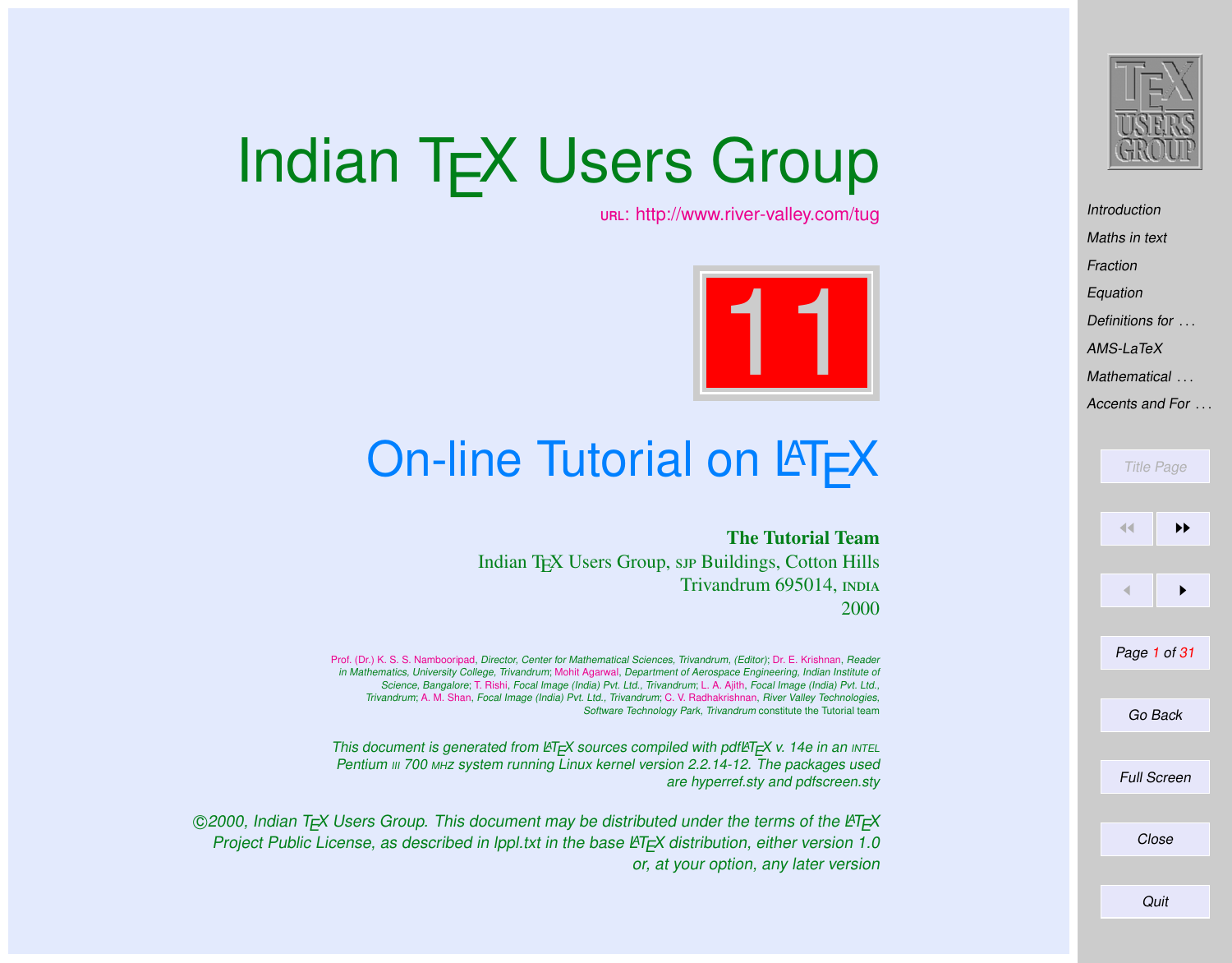# <span id="page-1-0"></span>**11 Mathematics**

### **11.1. Introduction**

TEX is at its best while producing mathematical documents. If you want to test the power of T<sub>EX</sub>, do typeset some mathematics. In the foreword of the T<sub>EX</sub> book, Knuth writes: "T<sub>E</sub>X is a new typesetting system intended for the creation of beautiful books—and especially for books that contain a lot of mathematics".

LATEX has a special mode for typesetting mathematics. Mathematical text within a paragraph (inline) is entered between  $\($  and  $\)$ , between \$ and \$ or between  $\begin{bmatrix} \begin{array}{c} \begin{array}{c} \end{array} \\ \end{bmatrix}$  and  $\end{bmatrix}$  and  $\end{bmatrix}$ .

Normally larger mathematical equations and formula are typesetted in separate lines, in display mode. To produce this, we enclose them between  $\[\$  and  $\]\]$ , between \$\$ and \$\$ or between \begin{displaymath} and \end{displaymath}. This produces formula, which are not numbered. If we want to produce equation number, we have to use equation environment.

The spacing for both in-line and displayed mathematics is completely controlled by T<sub>E</sub>X.



# **Introduction**

[Maths in text](#page-2-0) [Fraction](#page-3-0) [Equation](#page-3-0) [Definitions for](#page-9-0) ...  $AMS-I$ <sub>a</sub>TeX [Mathematical](#page-19-0) ... [Accents and For](#page-29-0) ...

#### Title Page

11

 $\blacktriangleleft$ 

Page 2 of 31

Go Back

Full Screen

Close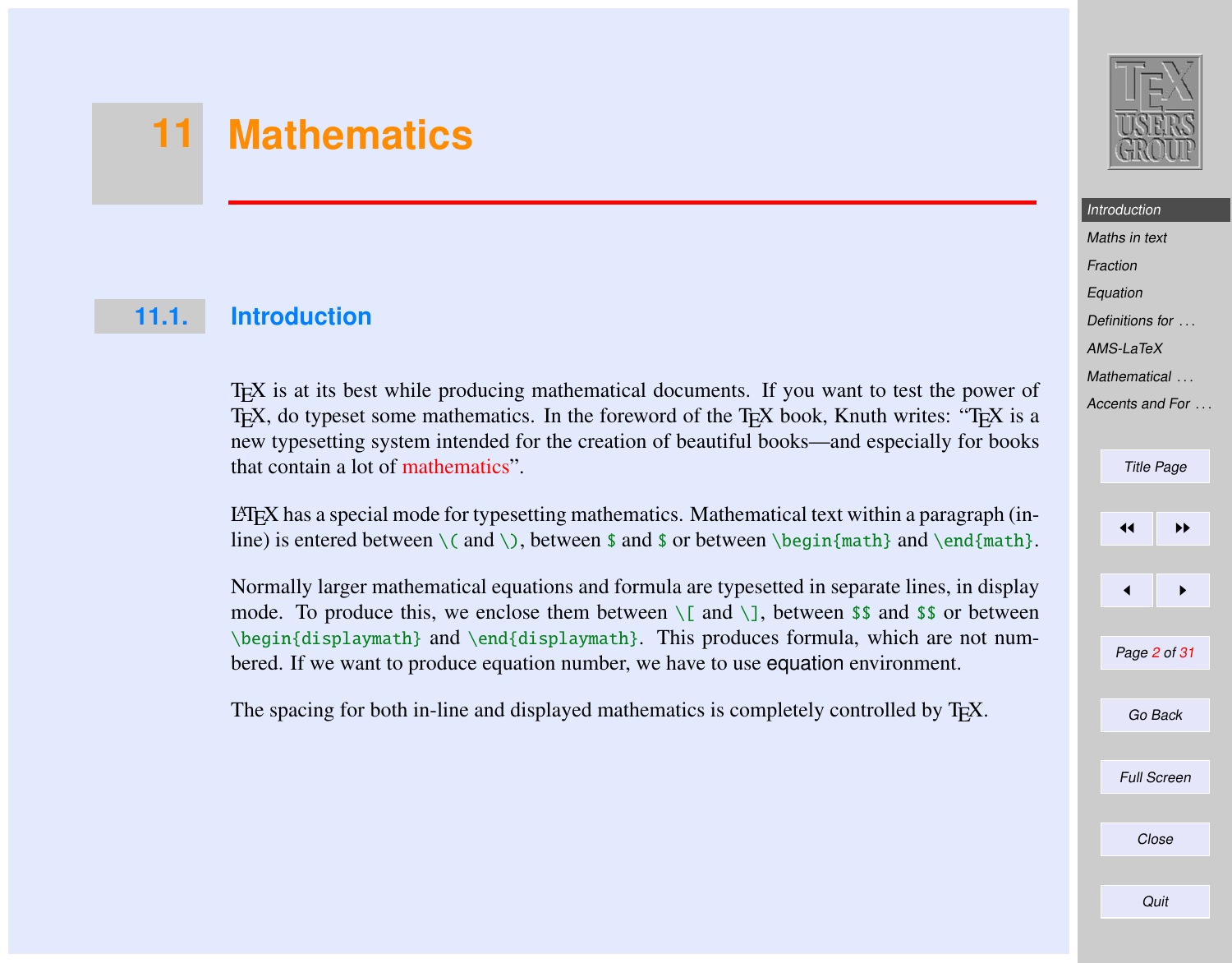#### <span id="page-2-0"></span>input—file

Using˜(5.64) and the fact that the \$c\_n=\langle\psi\_n\vert\Psi\rangle\$ and \$d\_nˆ\*=\langle X\psi\_n\rangle\$, the scalar product \$\langle X\vert \Psi\rangle\$ can be expressed in the way as \$\langle X\vert\Psi\rangle= \sum\_nd\_nˆ\*c\_n = \mathbf{d}ˆ\dagger \boldsymbol{\cdot}\mathbf{c}\$ where  $\(\mathbf{c}\)\$  is a column vector with elements \$c\_n\$ and row vector \$\mathbf{d}ˆ\dagger\$ with elements \$d\_n<sup>^\*</sup>\$. The inverse \$\mathbf{A}^{-1}\$ of a matrix \$\mathbf{A}\$ is such that  $\mathbf{A}^{\{-1\}=\mathbf{A}^{\{-1\}}$  $\mathbf{A} = \mathbf{I}$ 

#### output—dvi

Using (5.64) and the fact that the  $c_n = \langle \psi_n | \Psi \rangle$ and  $d_n^* = \langle X \psi_n \rangle$ , the scalar product  $\langle X|\Psi\rangle$  can be expressed in the way as  $\langle X|\Psi\rangle = \sum_n d_n^* c_n = \mathbf{d}^\dagger \cdot \mathbf{c}$  where **c** is a column vector with elements  $c_n$  and row vector  $\mathbf{d}^\dagger$ with elements  $d_n^*$ . The inverse  $A^{-1}$  of a matrix **A** is such that  $AA^{-1} = A^{-1}A = I$ .

Where **I** is the unit matrix, elements  $I_{mn}$  =  $\delta_{mn}$ . For a *stationary state*  $\Psi_E$  =  $\psi_E$  exp( $-iEt/\hbar$ ) and a *time-independent* operator *A* it is clear that the expectation value  $\langle \Psi_F | A | \Psi_F \rangle = \langle \Psi_F | A | \Psi_F \rangle$  does not depend on the time.

Where  $\mathbf{I} \$  is the unit matrix, elements  $I_{mn}=\delta_{mn} \$ . For a \emph{stationary state} \$\Psi\_E=\psi\_E\exp(-{\rm i}Et/\hbar)\$ and a \emph{time-independent} operator \$A\$ it is clear that the expectation value \begin{math}\langle\Psi\_E\vert A\vert\Psi\_E\rangle=\langle\psi\_E\vert A\vert\psi\_E\rangle\end{math} does not depend on the time.



### Maths in text **[Fraction](#page-3-0)** [Equation](#page-3-0) [Definitions for](#page-9-0) ...

**[Introduction](#page-1-0)** 

 $AMS-I$ <sub>a</sub>TeX

[Mathematical](#page-19-0) ...

[Accents and For](#page-29-0) ...



Close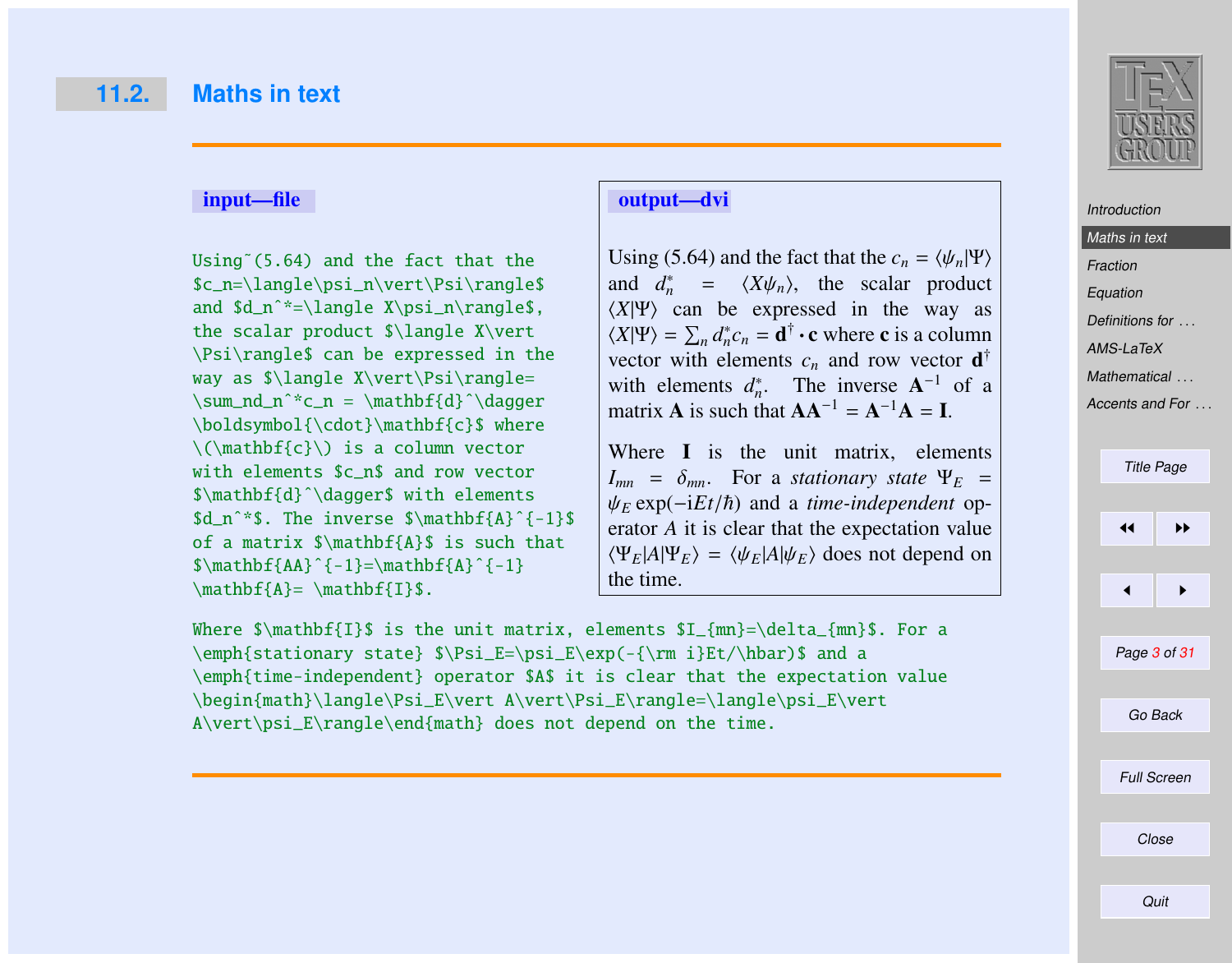#### <span id="page-3-0"></span>**11.3. Fraction**

\$\$ \frac{{\rm d}\varepsilon}{{\rm d}\varepsilon}\qquad  $\frac{\frac{a}{x-y}+\frac{b}{x+y}}{1+\frac{a-b}{a+b}}$ \$\$

dε dε  $\frac{a}{x-y}$  +  $\frac{b}{x+y}$  $1 + \frac{a-b}{a+b}$ 

**[Introduction](#page-1-0)** [Maths in text](#page-2-0) Fraction **Equation** [Definitions for](#page-9-0) ... [AMS-LaTeX](#page-10-0) [Mathematical](#page-19-0) ... [Accents and For](#page-29-0) ... Title Page

 $\leftarrow$ 

Page 4 of 31

Go Back

 $\blacktriangleleft$ 

# **11.4. Equation**

Don't put blank lines between the dollar signs delimiting the mathematical text. T $EX$  assumes that all the mathematical text being typeset is in one paragraph, and a blank line starts a new paragraph; consequently, this will generate an error message.

#### **11.4.1. Equation with numbers**

\begin{*equation*}  $\varphi(x, z) = z - \gamma_{10} x - \sum_{m+n\ge2} \gamma_{mn} x^m z^n$ \end{*equation*}

$$
\varphi(x,z) = z - \gamma_{10}x - \sum_{m+n \ge 2} \gamma mn x^m z^n \tag{1}
$$

Full Screen

Close

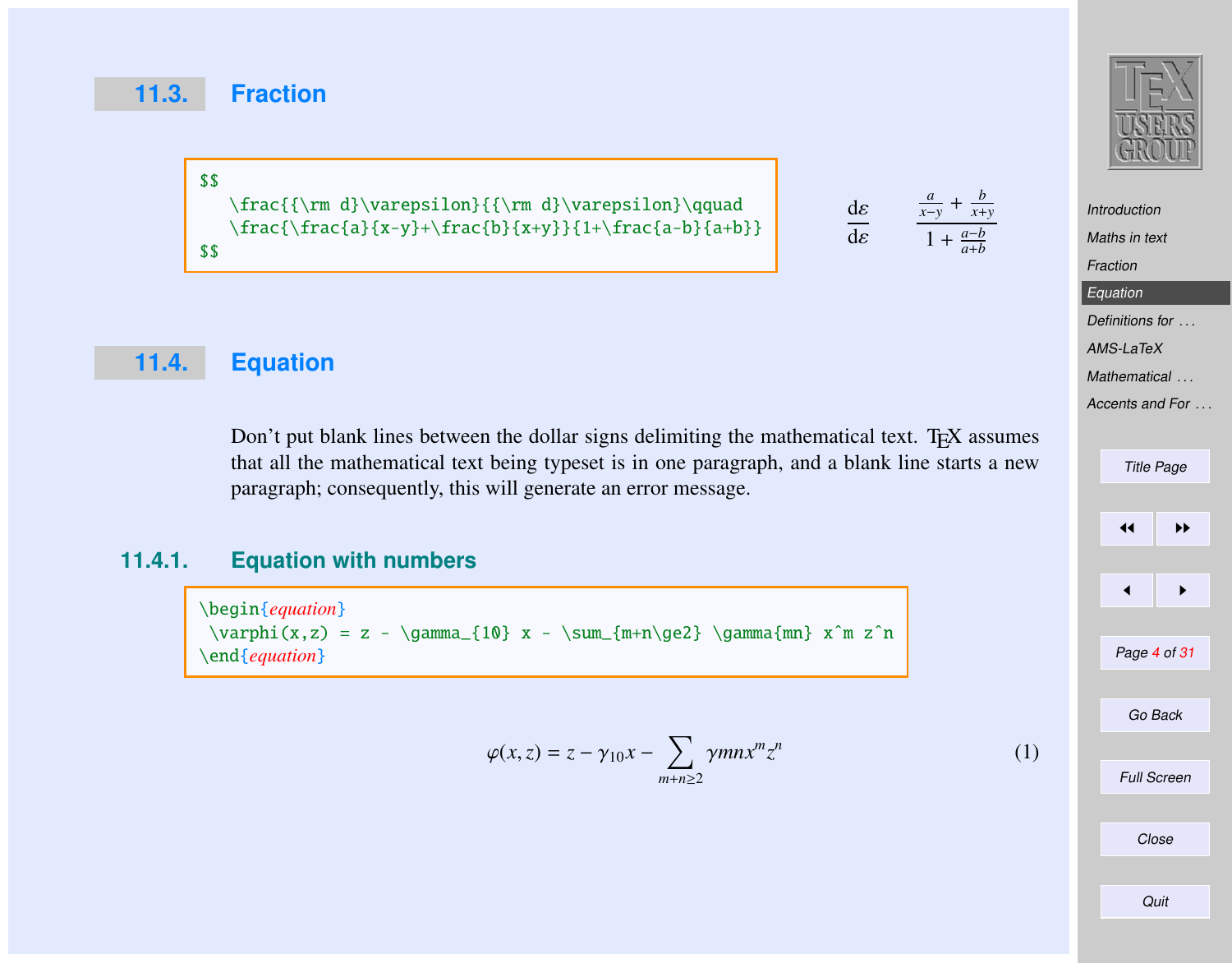#### **11.4.2. Equation without numbers**

\begin{*displaymath*} \left(\int\_{-\infty}ˆ{\infty} eˆ{-xˆ2}\right)  $=\int_{-\infty}^{\infty}\int_{-\infty}^{\infty}^{\infty}^{-\infty}e^{-(x^2+y^2)}dx\,dy$ \end{*displaymath*}

OR

\$\$ \left(\int\_{-\infty}ˆ{\infty} eˆ{-xˆ2}\right) =\int\_{-\infty}ˆ{\infty}\int\_{-\infty}ˆ{\infty}eˆ{-(xˆ2+yˆ2)}dx\,dy \$\$

$$
\left(\int_{-\infty}^{\infty} e^{-x^2}\right) = \int_{-\infty}^{\infty} \int_{-\infty}^{\infty} e^{-(x^2+y^2)} dx dy
$$

 $\chi$ [ \left(\int\_{-\infty}ˆ{\infty} eˆ{-xˆ2}\right)  $=\int_{- \infty}^{\infty}\int_{- \infty}^{\infty}^{\infty}e^{-(x^2+y^2)}dx\,dy$  $\setminus$ ]

$$
\left(\int_{-\infty}^{\infty} e^{-x^2}\right) = \int_{-\infty}^{\infty} \int_{-\infty}^{\infty} e^{-(x^2+y^2)} dx dy
$$



**[Introduction](#page-1-0)** [Maths in text](#page-2-0) [Fraction](#page-3-0) [Equation](#page-3-0) [Definitions for](#page-9-0) ... [AMS-LaTeX](#page-10-0) [Mathematical](#page-19-0) ... [Accents and For](#page-29-0) . . .

| <b>Title Page</b> |                    |  |  |  |  |
|-------------------|--------------------|--|--|--|--|
|                   |                    |  |  |  |  |
| ◀◀                | ▶▶                 |  |  |  |  |
|                   |                    |  |  |  |  |
| ◀                 | ▶                  |  |  |  |  |
|                   |                    |  |  |  |  |
| Page 5 of 31      |                    |  |  |  |  |
|                   |                    |  |  |  |  |
|                   | Go Back            |  |  |  |  |
|                   |                    |  |  |  |  |
|                   | <b>Full Screen</b> |  |  |  |  |
|                   |                    |  |  |  |  |
|                   | Close              |  |  |  |  |
|                   |                    |  |  |  |  |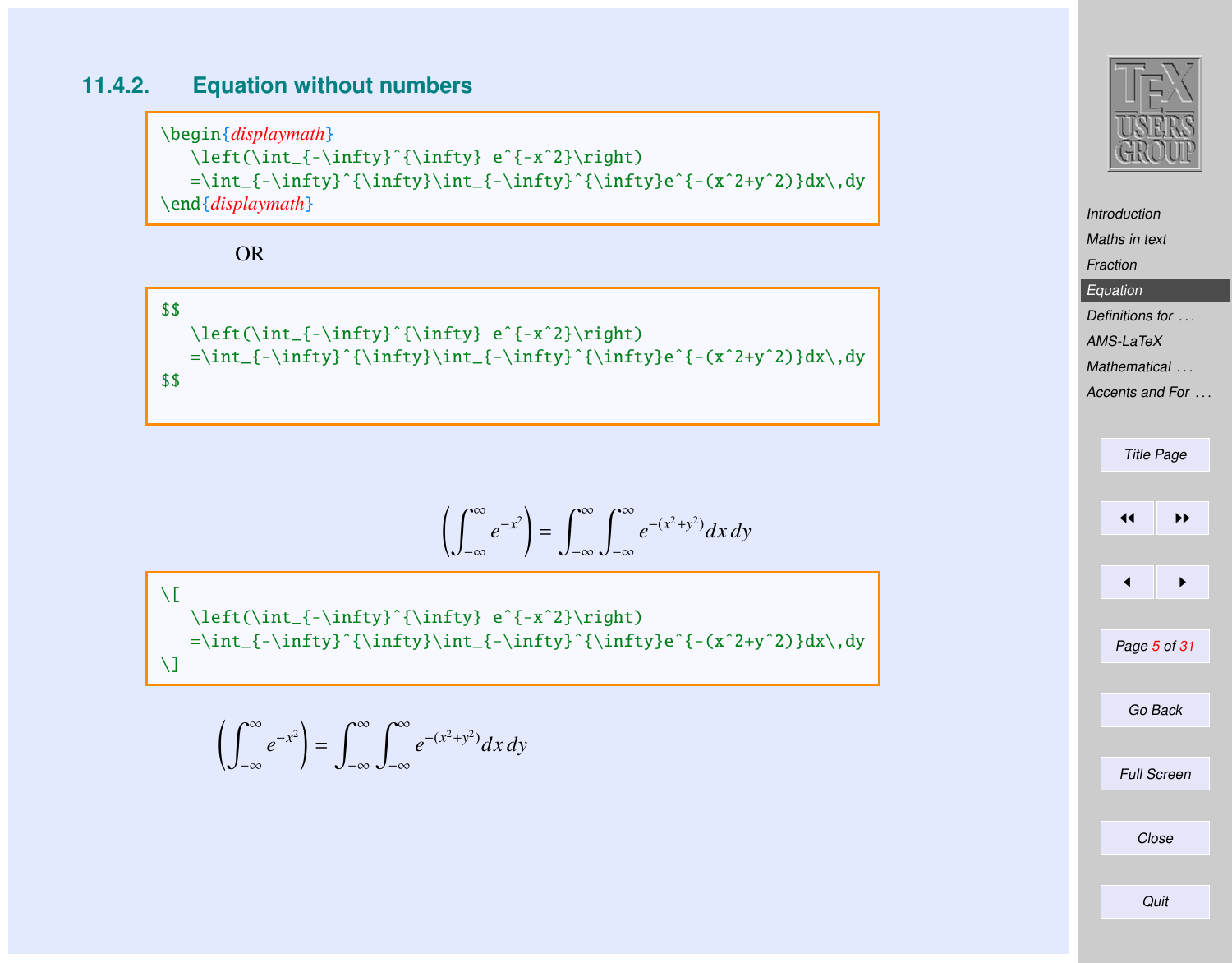### **11.4.3. Subequations**<sup>1</sup>

```
\begin{subequations}
\begin{equation}
   \langle\Psi_1\vert\Psi_2\rangle\equiv\int\Psi_1ˆ*
   (\mathbf{r})\Psi_2 (\mathbf{r}){\rm d}\mathbf{r}\end{equation}
and
\begin{equation}
   \langle\Psi_1\vert\Psi_2\rangle\equiv\Psi_1ˆ*(\mathbf{r}_1,\ldots,
   \mathbf{r}_N)\Psi_2(\mathbf{r}_1,\ldots,\mathbf{r}_N){\rm d}\mathbf{r}_1\ldots{\rm d}\mathbf{r}_N.
\end{equation}
\end{subequations}
```

$$
\langle \Psi_1 | \Psi_2 \rangle \equiv \int \Psi_1^*(\mathbf{r}) \Psi_2(\mathbf{r}) d\mathbf{r}
$$
 (2a)

and

$$
\langle \Psi_1 | \Psi_2 \rangle \equiv \Psi_1^* (\mathbf{r}_1, \dots, \mathbf{r}_N) \Psi_2 (\mathbf{r}_1, \dots, \mathbf{r}_N) d\mathbf{r}_1 \dots d\mathbf{r}_N. \tag{2b}
$$

#### **11.4.4. Framed displayed equation**

\begin{*equation*} \fbox{\$\displaystyle\int\_0ˆ\infty f(x)\,{\rm d}x  $\approx\sum_{i=1}^n w_i {\rm e}^{x_i}f(x_i)$ \end{*equation*}



[Maths in text](#page-2-0) [Fraction](#page-3-0) **[Equation](#page-3-0)** [Definitions for](#page-9-0) ...  $AMS-I$ <sub>a</sub>TeX [Mathematical](#page-19-0) ...

[Introduction](#page-1-0)

[Accents and For](#page-29-0) ...

```
Title Page
\left| \cdot \right|\leftarrow \rightarrowPage 6 of 31
  Go Back
Full Screen
    Close
```
<sup>1</sup> subeqn.sty package should be loaded.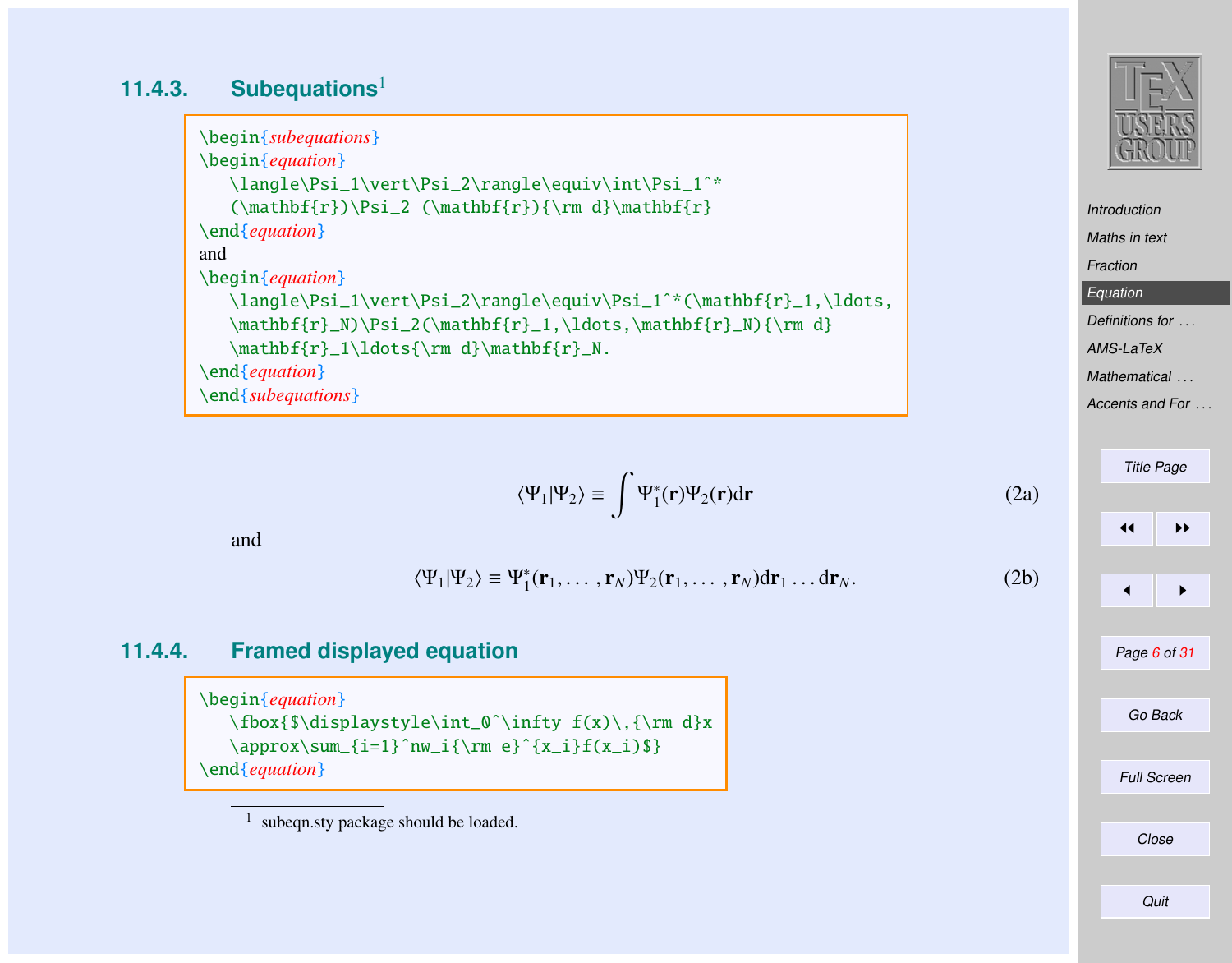$$
\int_0^\infty f(x) \, \mathrm{d}x \approx \sum_{i=1}^n w_i \mathrm{e}^{x_i} f(x_i) \tag{3}
$$

### **11.4.5. Multiline equations – Eqnarray**

\begin{*eqnarray*} \bar\varepsilon &=& \frac{\int\_0ˆ\infty\varepsilon \exp(-\beta\varepsilon)\,{\rm d}\varepsilon}{\int\_0ˆ\infty \exp(-\beta\varepsilon)\,{\rm d}\varepsilon}\nonumber\\ &=& -\frac{{\rm d}}{{\rm d}\beta}\log\Biggl[\int\_0^\infty\exp  $(-\beta\varepsilon)\$ ,  $\rm d}\varepsilon$ ion\Biggr]=\frac1\beta=kT. \end{*eqnarray*}

$$
\bar{\varepsilon} = \frac{\int_0^\infty \varepsilon \exp(-\beta \varepsilon) \, \mathrm{d}\varepsilon}{\int_0^\infty \exp(-\beta \varepsilon) \, \mathrm{d}\varepsilon} = -\frac{\mathrm{d}}{\mathrm{d}\beta} \log \left[ \int_0^\infty \exp(-\beta \varepsilon) \, \mathrm{d}\varepsilon \right] = \frac{1}{\beta} = kT. \tag{4}
$$

\nonumber is used for suppressing number.

#### **11.4.6. Matrix**

\$\$  $\matrix{1 & 2 & 3\\cr 2 & 3 & 4\\cr 3 & 4 & 5}\qquad\qquad$ \left(\matrix{1 & \cdots & 3\cr 2 & \vdots & 4\cr 3 & \ddots & 5}\right) \$\$

| 123   | $\int_0^1$ |             |
|-------|------------|-------------|
| 2 3 4 | 2:         |             |
| 3 4 5 |            | $\vert_3$ . |

3

 $\overline{\phantom{a}}$ 

 $\begin{array}{c} \hline \end{array}$ 

 $\overline{\mathcal{A}}$ 

. 5



**[Introduction](#page-1-0)** [Maths in text](#page-2-0) [Fraction](#page-3-0) **[Equation](#page-3-0)** [Definitions for](#page-9-0) ...  $AMS-I$ <sub>a</sub>TeX **[Mathematical](#page-19-0)** [Accents and For](#page-29-0) ... Title Page

> $\left\vert \right\vert$  iii  $\blacktriangleleft$ Page 7 of 31 Go Back Full Screen Close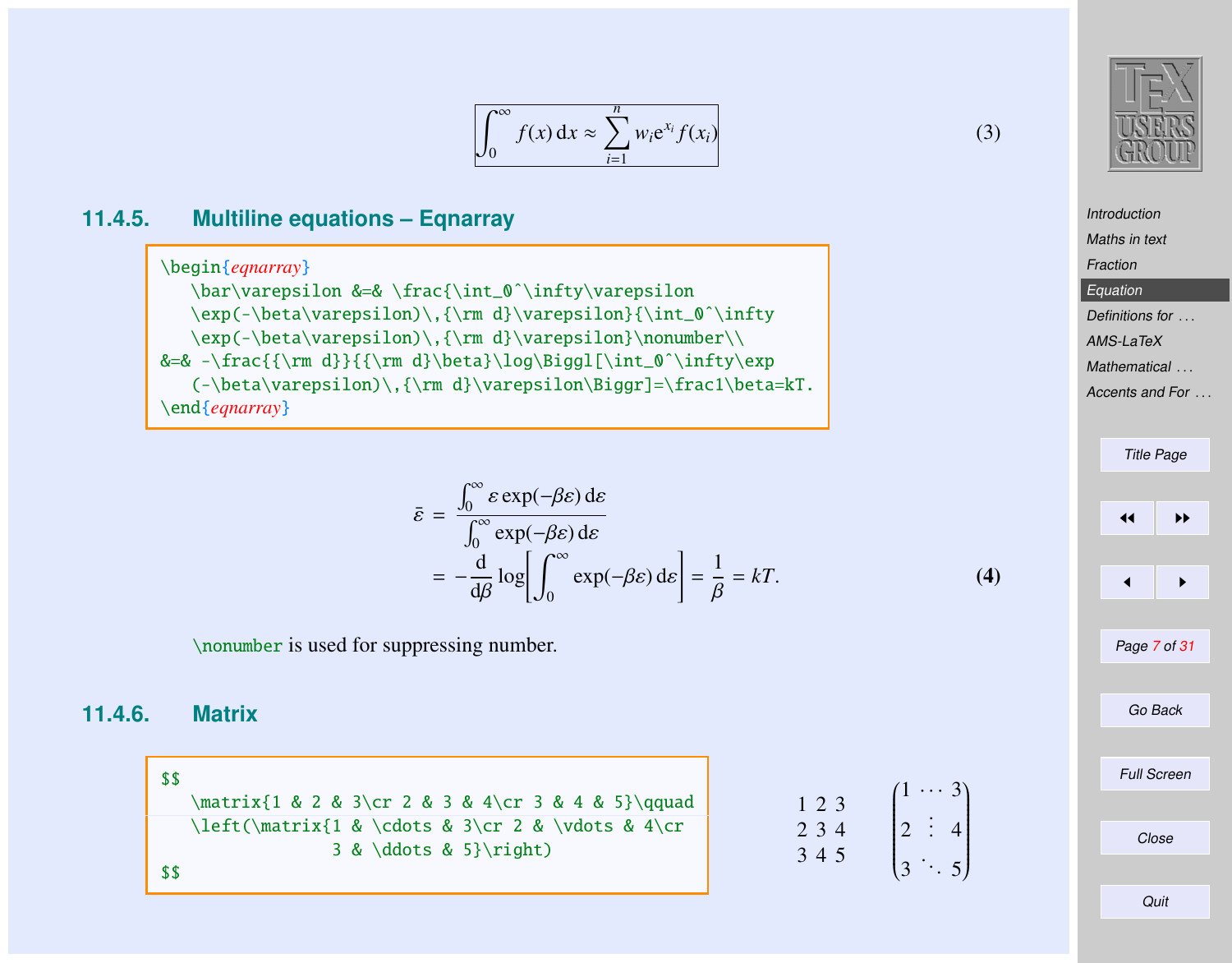**11.4.7. Array**

\$\$ \begin{*array*}{*lcll*}  $\Psi(x,t)$  &=& A({\rm e}^{{\rm i}kx}-{\rm e}^{-{\rm i}kx})  ${\rm e}^{(-{\rm i}\omega t}$ &=& D\sin kx{\rm e}ˆ{-{\rm i}\omega t}, & D=2{\rm i}A \end{*array*} \$\$

$$
\Psi(x, t) = A(e^{ikx} - e^{-ikx})e^{-i\omega t}
$$
  
=  $D \sin kxe^{-i\omega t}$ ,  $D = 2iA$ 

**11.4.8. Cases**

\$\$ \psi(x)=\cases{A{\rm e}ˆ{{\rm i}kx}+B{\rm e}ˆ{{-\rm i}kx}, & for \$x=0\$\cr D{\rm e}ˆ-{\kappa x}, & for \$x=0\$.} \$\$

$$
\psi(x) = \begin{cases} A e^{ikx} + B e^{-ikx}, & \text{for } x = 0\\ D e^{-\kappa x}, & \text{for } x = 0. \end{cases}
$$



[Introduction](#page-1-0) [Maths in text](#page-2-0) [Fraction](#page-3-0) [Equation](#page-3-0) [Definitions for](#page-9-0) ... [AMS-LaTeX](#page-10-0) [Mathematical](#page-19-0) ... [Accents and For](#page-29-0) ... Title Page  $\left| \cdot \right|$  $\blacksquare$ Page 8 of 31 Go Back Full Screen

Close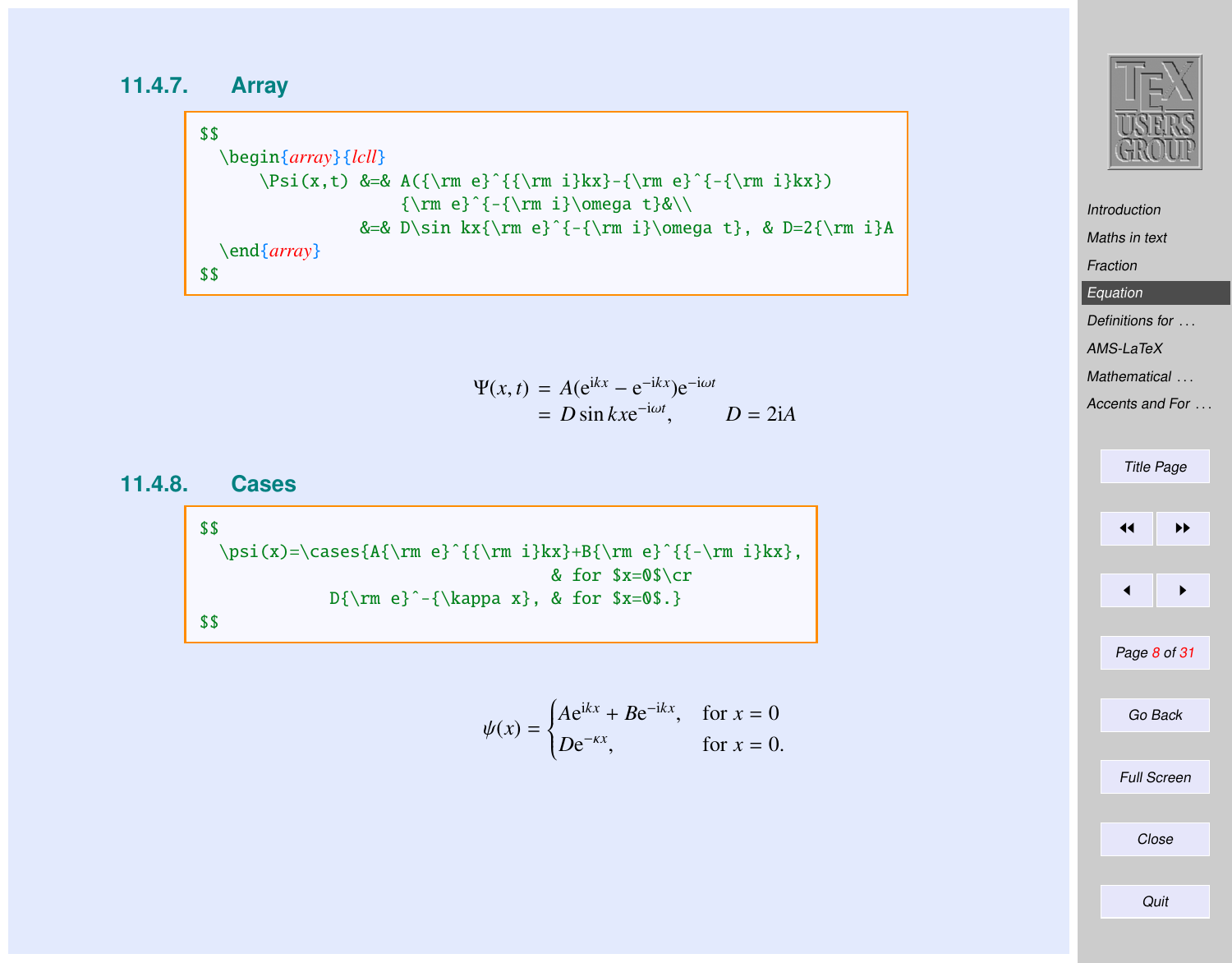### **11.4.9. Stackrel**

\$\$  $a\stackrel{\text{def}}{=} \alpha + \beta\quad$ \stackrel{thermo}{\longrightarrow} \$\$

## **11.4.10. Atop**

\$\$ \sum\_{k=1 \atop k=0} \qquad \sum\_{123 \atop{234 \atop {890 \atop 456}}} \$\$

#### **11.4.11. Square root**

\$\$ \sqrt[n]{\frac{xˆn-yˆn}{1+uˆ{2n}}} \$\$

#### **11.4.12. Choose**

\$\$  ${123 \hbox{6}}\qquad {x^n-y^n \hbox{2n}}$ 





 $\nabla$ 





!



| <b>Introduction</b> |                      |                    |  |  |  |  |  |
|---------------------|----------------------|--------------------|--|--|--|--|--|
| Maths in text       |                      |                    |  |  |  |  |  |
|                     | Fraction             |                    |  |  |  |  |  |
|                     | Equation             |                    |  |  |  |  |  |
|                     | Definitions for      |                    |  |  |  |  |  |
|                     | AMS-LaTeX            |                    |  |  |  |  |  |
|                     | Mathematical         |                    |  |  |  |  |  |
|                     | Accents and For.     |                    |  |  |  |  |  |
|                     |                      |                    |  |  |  |  |  |
|                     |                      | <b>Title Page</b>  |  |  |  |  |  |
|                     |                      |                    |  |  |  |  |  |
|                     | $\blacktriangleleft$ | ▶▶                 |  |  |  |  |  |
|                     |                      |                    |  |  |  |  |  |
|                     | ◀                    | ▶                  |  |  |  |  |  |
|                     |                      |                    |  |  |  |  |  |
|                     |                      |                    |  |  |  |  |  |
|                     | Page 9 of 31         |                    |  |  |  |  |  |
|                     |                      |                    |  |  |  |  |  |
|                     | Go Back              |                    |  |  |  |  |  |
|                     |                      |                    |  |  |  |  |  |
|                     |                      | <b>Full Screen</b> |  |  |  |  |  |
|                     |                      |                    |  |  |  |  |  |
|                     |                      | Close              |  |  |  |  |  |
|                     |                      |                    |  |  |  |  |  |
|                     |                      |                    |  |  |  |  |  |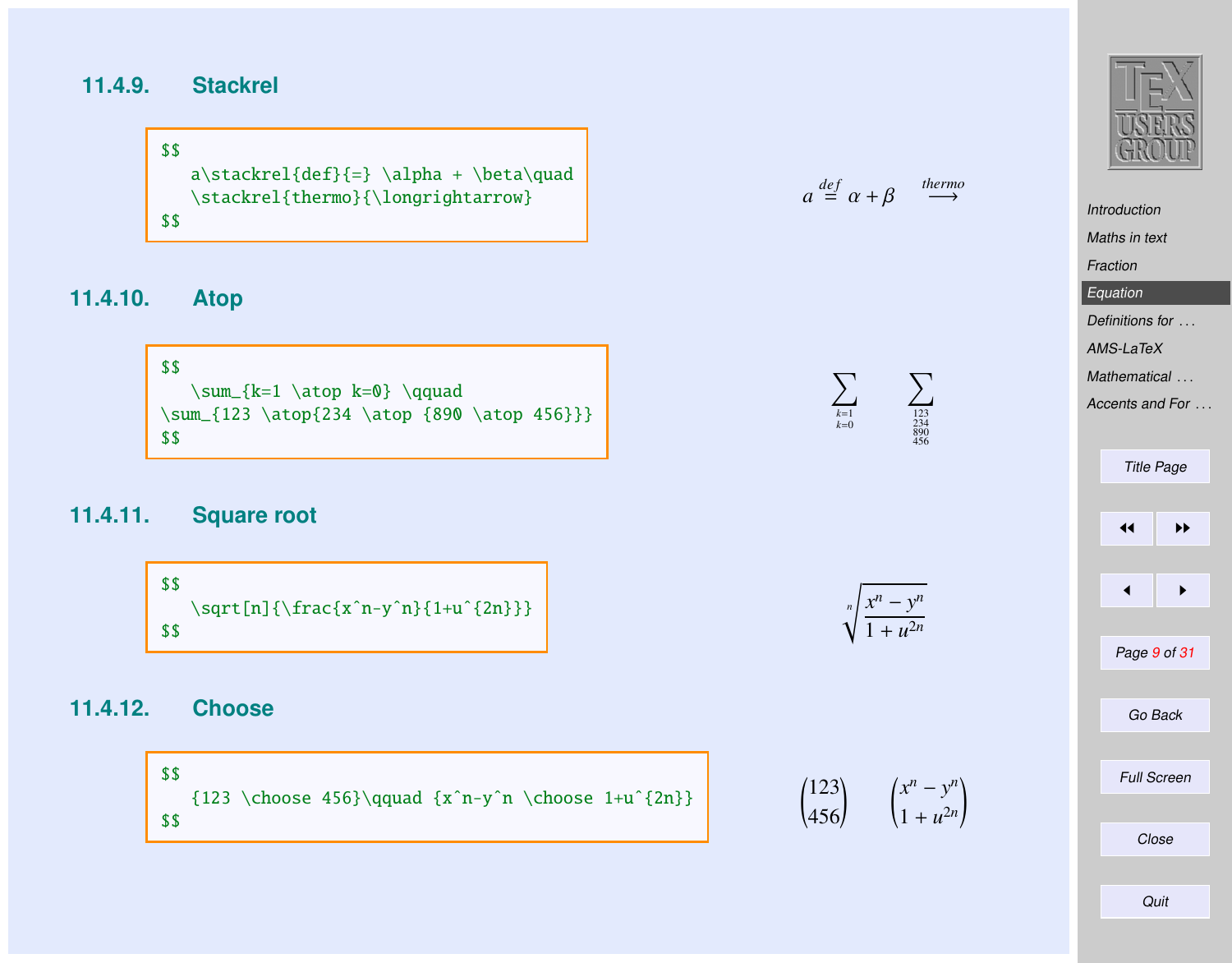# <span id="page-9-0"></span>**11.5. Definitions for Theorems**

We should define \newtheorem{*thm*}{*Theorem*} etc in preamble.

\newtheorem{*thm*}{*Theorem*} \begin{*thm*} This is body matter for testing this environment. \end{*thm*}

\newtheorem{*rmk*}{*Remark*}[*section*] \begin{*rmk*} This is body matter for testing this environment. \end{*rmk*}

\newtheorem{*col*}{*Corollary*} \begin{*col*}[*Richard, 1987*] This is body matter for testing this environment. \end{*col*}

\newtheorem{*lem*}{*Lemma*}[*thm*] \begin{*lem*} This is body matter for testing this environment. \end{*lem*}

\newtheorem{*exa*}{*Example*}[*lem*] \begin{*exa*} This is body matter for testing this environment. \end{*exa*}

Theorem 1 *This is body matter for testing this environment.*

Remark 11.5.1 This is body matter for testing this environment.

Corollary 1 (Richard, 1987) *This is body matter for testing this environment.*

Lemma 1.1 *This is body matter for testing this environment.*

Example 1.1.1 *This is body matter for testing this environment.*



[Maths in text](#page-2-0) **[Fraction](#page-3-0)** [Equation](#page-3-0) Definitions for ...  $AMS-I$ <sub>a</sub>TeX [Mathematical](#page-19-0) ... [Accents and For](#page-29-0)

[Introduction](#page-1-0)

Title Page

 $\left| \cdot \right|$ 

 $\blacktriangleleft$ 

Page 10 of 31

Go Back

Full Screen

Close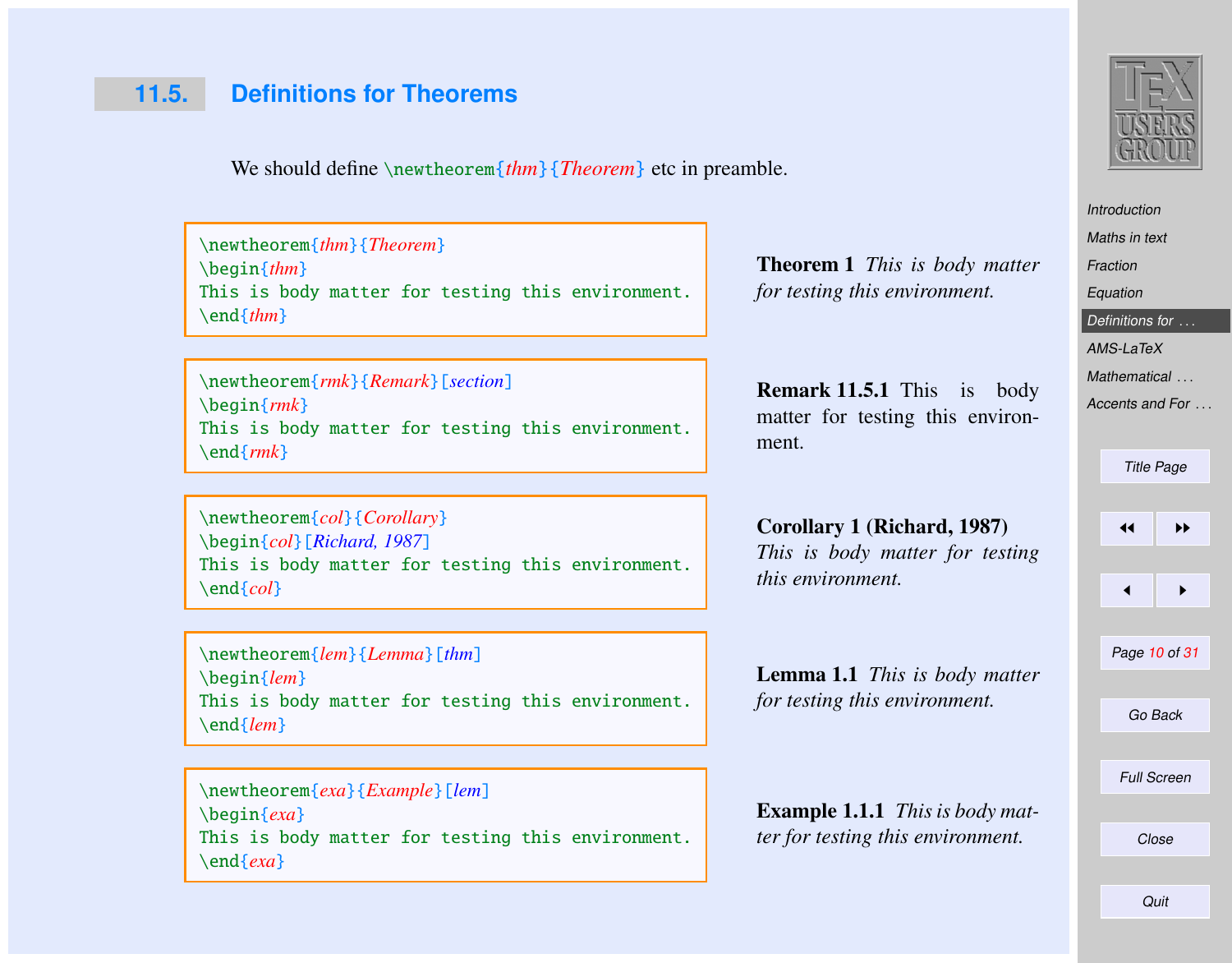# <span id="page-10-0"></span>**11.6.**  $\mathcal{A}_{\mathcal{M}}$ S-L<sup>T</sup>E<sup>X<sup>2</sup></sup>

**[Introduction](#page-1-0)** [Maths in text](#page-2-0) **[Fraction](#page-3-0) [Equation](#page-3-0)** [Definitions for](#page-9-0) ... AMS-LaTeX [Mathematical](#page-19-0) ... [Accents and For](#page-29-0) ... Title Page

 $\left| \cdot \right|$  $\overline{\phantom{a}}$ Page 11 of 31 Go Back

Close

**Quit** 

Full Screen

Following are some of the component parts of the amsmath package, available individually and can be used separately in a \usepackage command:

| amsbsy | defines the amsmath $\boldsymbol{\infty}$ and (poor man's bold) $\boldsymbol{\infty}$ commands. |
|--------|-------------------------------------------------------------------------------------------------|
|        |                                                                                                 |

amscd defines some command for easing the generation of commutative diagrams.

**amsfonts** defines the  $\frac{\text{r}}{\text{b}}$  commands and set up the fonts msam (extra math symbols A), msbm (extra math symbols B, and blackboard bold), eufm (Euler Fraktur), extra sizes of cmmib (bold math italic and bold lowercase Greek), and cmbsy (bold math symbols and bold script), for use in mathematics.

**amssymb** defines the names of all the math symbols available with the  $\mathcal{A}_{\mathcal{M}}$ S fonts collection.

 $amstext$  defines the amsmath  $\text{text command}$ .

### **11.6.1. Align environment**

Align environment is used for two or more equations when vertical alignment is desired (usually binary relations such as equal signs are aligned).

<sup>2</sup> CTAN: /tex-archive/macros/latex/packages/amslatex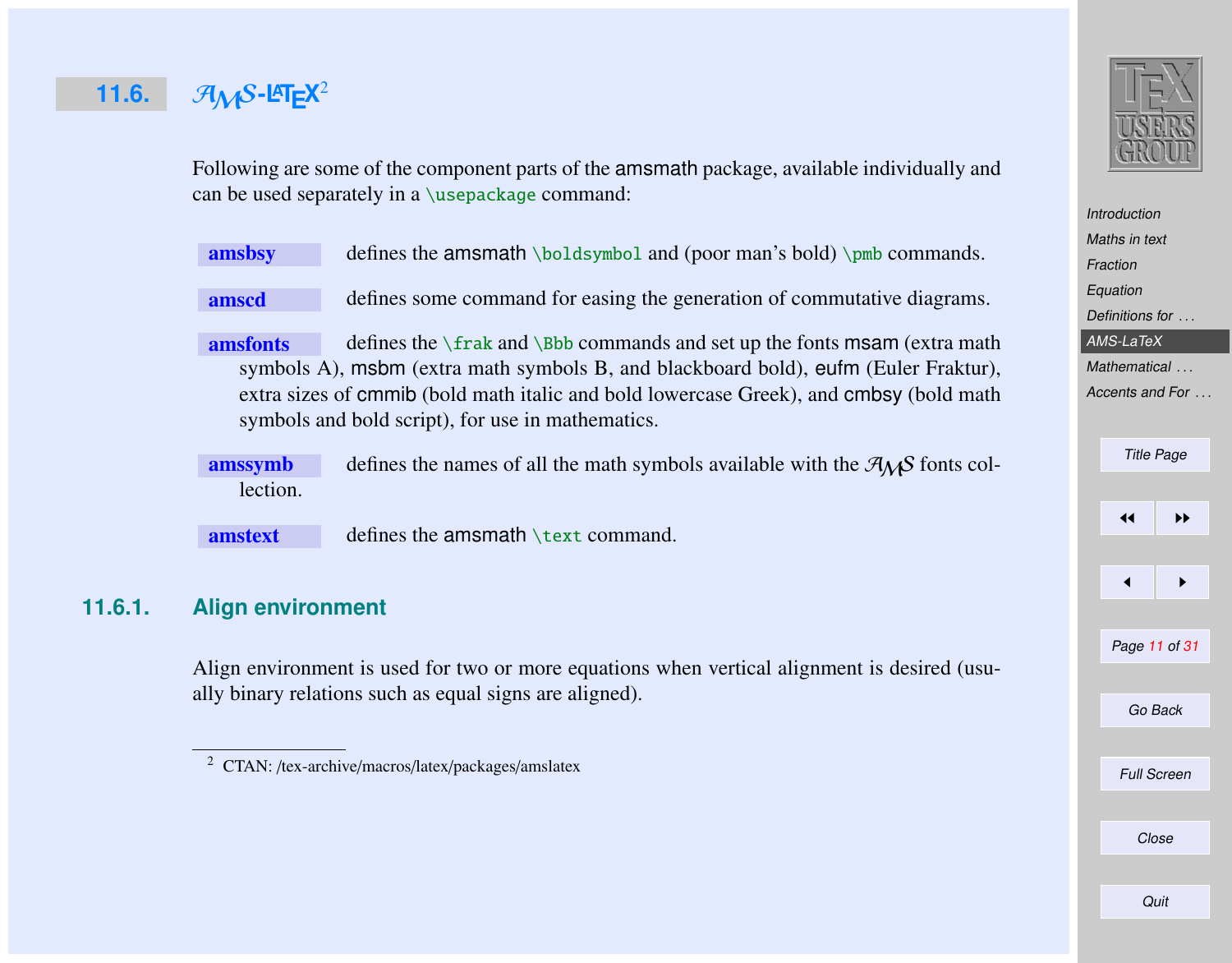

[Introduction](#page-1-0) [Maths in text](#page-2-0) [Fraction](#page-3-0) [Equation](#page-3-0) [Definitions for](#page-9-0) ... [AMS-LaTeX](#page-10-0) [Mathematical](#page-19-0) ...

[Accents and For](#page-29-0) ...

Title Page  $\left\vert \left\langle \mathbf{H}\right\rangle \right\vert$  is the set of  $\mathbf{H}$  $\blacktriangleleft$ Page 12 of 31 Go Back Full Screen Close

\begin{*align*} F\_{\rm fer}(k) =& -\frac{16 x\_0 ˆ3 t}{3\pi }\bigg( \sum\_{l=1}ˆ\infty -\frac{\nuˆ5}{tˆ4 (x\_0ˆ2-l-\frac{1}{4})ˆ3}\bigg[S \bigg(\frac{\sqrt{x\_0ˆ2+lˆ2}}{t};2 \bigg) + 2S\bigg(\frac{\nu}{t};2 \bigg)\bigg] \bigg)\\ F\_{\rm red}(t) =& -\frac{16 x\_0 ˆ3 t}{3\pi }\sum\_{l=1}ˆ\infty \bigg\{ \frac{1}{2\nu (x\_0ˆ2+lˆ2)ˆ2} \nonumber\\ & -\frac{\nuˆ5}{tˆ4 (x\_0ˆ2-l-\frac{1}{4})ˆ3}\bigg[S \bigg( \frac{\sqrt{x\_0ˆ2+lˆ2}}{t};2 \bigg) +2S\bigg(\frac{\nu}{t};2 \bigg)\bigg] \nonumber\\ & +V(x\_e ,x\_{\alpha}) -g \delta (x\_e - x\_{\alpha}) \bigg\}. \end{*align*}

$$
F_{\text{fer}}(k) = -\frac{16x_0^3t}{3\pi} \Big( \sum_{l=1}^{\infty} -\frac{v^5}{t^4(x_0^2 - l - \frac{1}{4})^3} \Big[ S\Big(\frac{\sqrt{x_0^2 + l^2}}{t}; 2\Big) + 2S\Big(\frac{v}{t}; 2\Big) \Big] \Big) \tag{5}
$$
  

$$
F_{\text{ext}}(t) = -\frac{16x_0^3t}{t^4} \sum_{l=1}^{\infty} \Big( \frac{1}{t^2 + l^2} + 2\Big) \Big( \frac{1}{t^2 + l^2} + \frac{1}{4} \sum_{l=1}^{\infty} \Big( \frac{1}{t^2 + l^2} + \frac{1}{4} \sum_{l=1}^{\infty} \Big( \frac{1}{t^2 + l^2} + \frac{1}{4} \sum_{l=1}^{\infty} \Big( \frac{1}{t^2 + l^2} + \frac{1}{4} \sum_{l=1}^{\infty} \Big( \frac{1}{t^2 + l^2} + \frac{1}{4} \sum_{l=1}^{\infty} \Big( \frac{1}{t^2 + l^2} + \frac{1}{4} \sum_{l=1}^{\infty} \Big( \frac{1}{t^2 + l^2} + \frac{1}{4} \sum_{l=1}^{\infty} \Big( \frac{1}{t^2 + l^2} + \frac{1}{4} \sum_{l=1}^{\infty} \Big( \frac{1}{t^2 + l^2} + \frac{1}{4} \sum_{l=1}^{\infty} \Big( \frac{1}{t^2 + l^2} + \frac{1}{4} \sum_{l=1}^{\infty} \Big( \frac{1}{t^2 + l^2} + \frac{1}{4} \sum_{l=1}^{\infty} \Big( \frac{1}{t^2 + l^2} + \frac{1}{4} \sum_{l=1}^{\infty} \Big( \frac{1}{t^2 + l^2} + \frac{1}{4} \sum_{l=1}^{\infty} \Big( \frac{1}{t^2 + l^2} + \frac{1}{4} \sum_{l=1}^{\infty} \Big( \frac{1}{t^2 + l^2} + \frac{1}{4} \sum_{l=1}^{\infty} \Big( \frac{1}{t^2 + l^2} + \frac
$$

$$
F_{\text{red}}(t) = -\frac{16x_0^3t}{3\pi} \sum_{l=1}^{\infty} \left\{ \frac{1}{2\nu(x_0^2 + l^2)^2} - \frac{v^5}{44(x^2 - l - \frac{1}{2})^3} \left[ S\left(\frac{\sqrt{x_0^2 + l^2}}{t}; 2\right) + 2S\left(\frac{v}{t}; 2\right) \right] \right\}
$$

$$
t^{4}(x_{0}^{2}-l-\frac{1}{4})^{3}\begin{bmatrix}t^{2}(t+1)^{2}-2(1-t)^{2}(t^{2}-l^{2})\\+V(x_{e},x_{\alpha})-g\delta(x_{e}-x_{\alpha})\end{bmatrix}.
$$
\n
$$
(6)
$$

#### **11.6.2. Gather environment**

Gather environment is used for two or more equations, but when there is no alignment desired among them each one is centered separately between the left and right margins.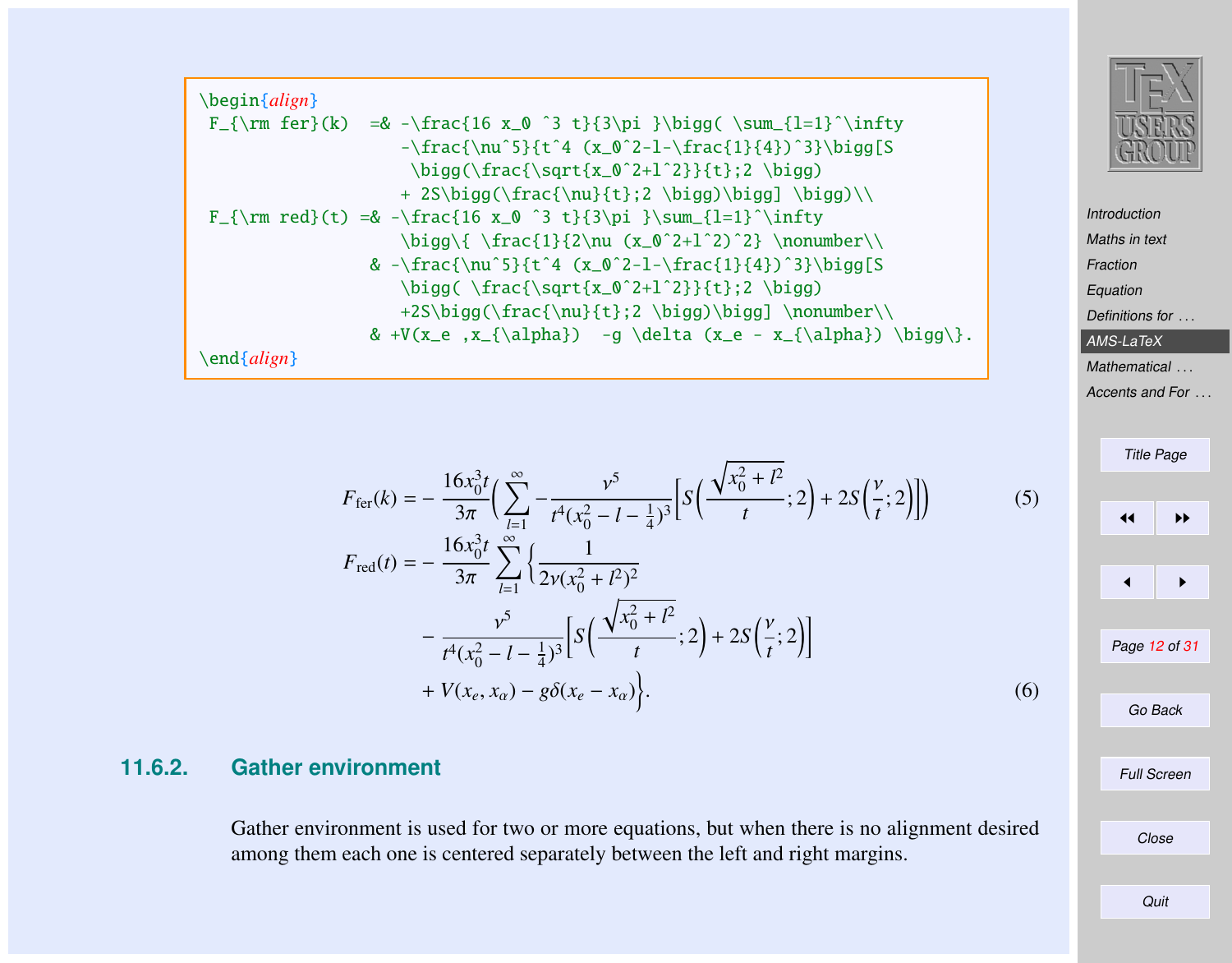\begin{*gather*} \frac{\int\_0^\infty\varepsilon\exp(-\beta\varepsilon)\,{\rm d} \varepsilon}{\int\_0ˆ\infty\exp(-\beta\varepsilon)\,{\rm d}\varepsilon} \frac{\int\_0ˆ\infty\varepsilon\exp(-\beta\varepsilon)\,{\rm d}\varepsilon} {\int\_0ˆ\infty\exp(-\beta\varepsilon)}\\ \int\_0ˆ\infty\exp(-\beta\varepsilon)\,{\rm d}\exp(-\beta\varepsilon)\nonumber\\ \frac{\int\_0ˆ\infty\varepsilon\exp(-\beta\varepsilon)\,{\rm d}\varepsilon} {\int\_0ˆ\infty\exp(-\beta\varepsilon)}\\ \int\_0ˆ\infty\exp(-\beta\varepsilon)\,{\rm d}\exp(-\beta\varepsilon) \end{*gather*}

$$
\frac{\int_0^\infty \varepsilon \exp(-\beta \varepsilon) \, \mathrm{d}\varepsilon}{\int_0^\infty \exp(-\beta \varepsilon) \, \mathrm{d}\varepsilon} \frac{\int_0^\infty \varepsilon \exp(-\beta \varepsilon) \, \mathrm{d}\varepsilon}{\int_0^\infty \exp(-\beta \varepsilon)}
$$

$$
\int_0^\infty \exp(-\beta \varepsilon) \, d \exp(-\beta \varepsilon) \tag{8}
$$

$$
\frac{\int_0^\infty \varepsilon \exp(-\beta \varepsilon) \, \mathrm{d}\varepsilon}{\int_0^\infty \exp(-\beta \varepsilon)}\tag{9}
$$

$$
\int_0^\infty \exp(-\beta \varepsilon) \, d \exp(-\beta \varepsilon) \tag{10}
$$

#### **11.6.3. Alignat environment**

The align environment takes up the whole width of a display. If you want to have several "align"-type structures side by side, you can use an alignat environment. It has one required argument, for specifying the number of "align" structures. For an argument of *n*, the number of ampersand characters per line is  $2n - 1$  (one ampersand for alignment within each align structure, and ampersands to separate the align structures from one another).



[Maths in text](#page-2-0) **[Fraction](#page-3-0)** [Equation](#page-3-0) [Definitions for](#page-9-0) [AMS-LaTeX](#page-10-0) **[Mathematical](#page-19-0)** [Accents and For](#page-29-0)

(7)

**[Introduction](#page-1-0)** 

Title Page JJ II J I Page 13 of 31 Go Back Full Screen Close Quit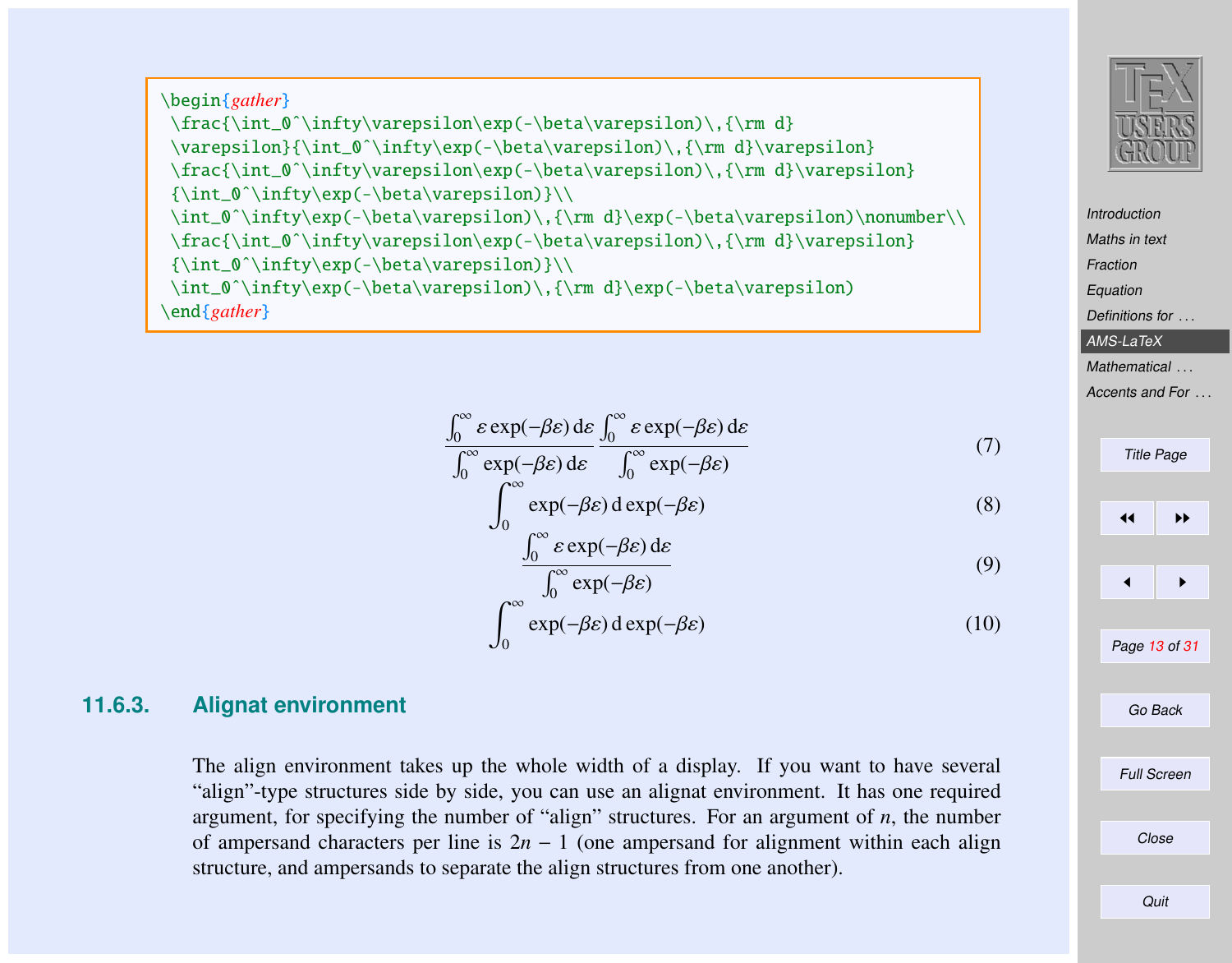\begin{*alignat*}{*2*} L\_1 & = R\_1 &\qquad L\_2 & = R\_2\\ L\_3 & = R\_3 &\qquad L\_4 & = R\_4 \end{*alignat*}



**[Introduction](#page-1-0)** [Maths in text](#page-2-0) **[Fraction](#page-3-0)** [Equation](#page-3-0) [Definitions for](#page-9-0) ... [AMS-LaTeX](#page-10-0) [Mathematical](#page-19-0) ...

[Accents and For](#page-29-0) ...

|    | <b>Title Page</b>  |  |  |  |  |  |
|----|--------------------|--|--|--|--|--|
|    |                    |  |  |  |  |  |
| ◀◀ | ▶▶                 |  |  |  |  |  |
|    |                    |  |  |  |  |  |
| ◀  | ▶                  |  |  |  |  |  |
|    |                    |  |  |  |  |  |
|    | Page 14 of 31      |  |  |  |  |  |
|    |                    |  |  |  |  |  |
|    | Go Back            |  |  |  |  |  |
|    |                    |  |  |  |  |  |
|    | <b>Full Screen</b> |  |  |  |  |  |
|    |                    |  |  |  |  |  |
|    | Close              |  |  |  |  |  |
|    |                    |  |  |  |  |  |

#### **11.6.4. Alignment Environments as Parts of Displays**

There are some other equation alignment environments that do not constitute an entire display. They are self-contained units that can be used inside other formulae, or set side by side. The environment names are: aligned, gathered and alignedat. These environments take an optional argument to specify their vertical positioning with respect to the material on either side. The default alignment is centered  $([c])$ , and its effect is seen in the following example.

 $L_1 = R_1$   $L_2 = R_2$  (11)  $L_3 = R_3$   $L_4 = R_4$  (12)

| $\begin{bmatrix} \text{equation*} \end{bmatrix}$ |
|--------------------------------------------------|
| \begin{aligned}                                  |
| $x^2 + y^2 = 1$                                  |
| $x \&= \sqrt{1-y^2}$                             |
| $\end{aligned}$                                  |
| \gguad                                           |
| $\begin{bmatrix}$ \begin{ <i>gathered</i> }      |
| $(a+b)^2 = a^2 + 2ab + b^2$                      |
| $(a+b) \cdot (a-b) = a^2 - b^2$                  |
| \end{ <i>gathered</i> }                          |
| \end{ <i>equation</i> *}                         |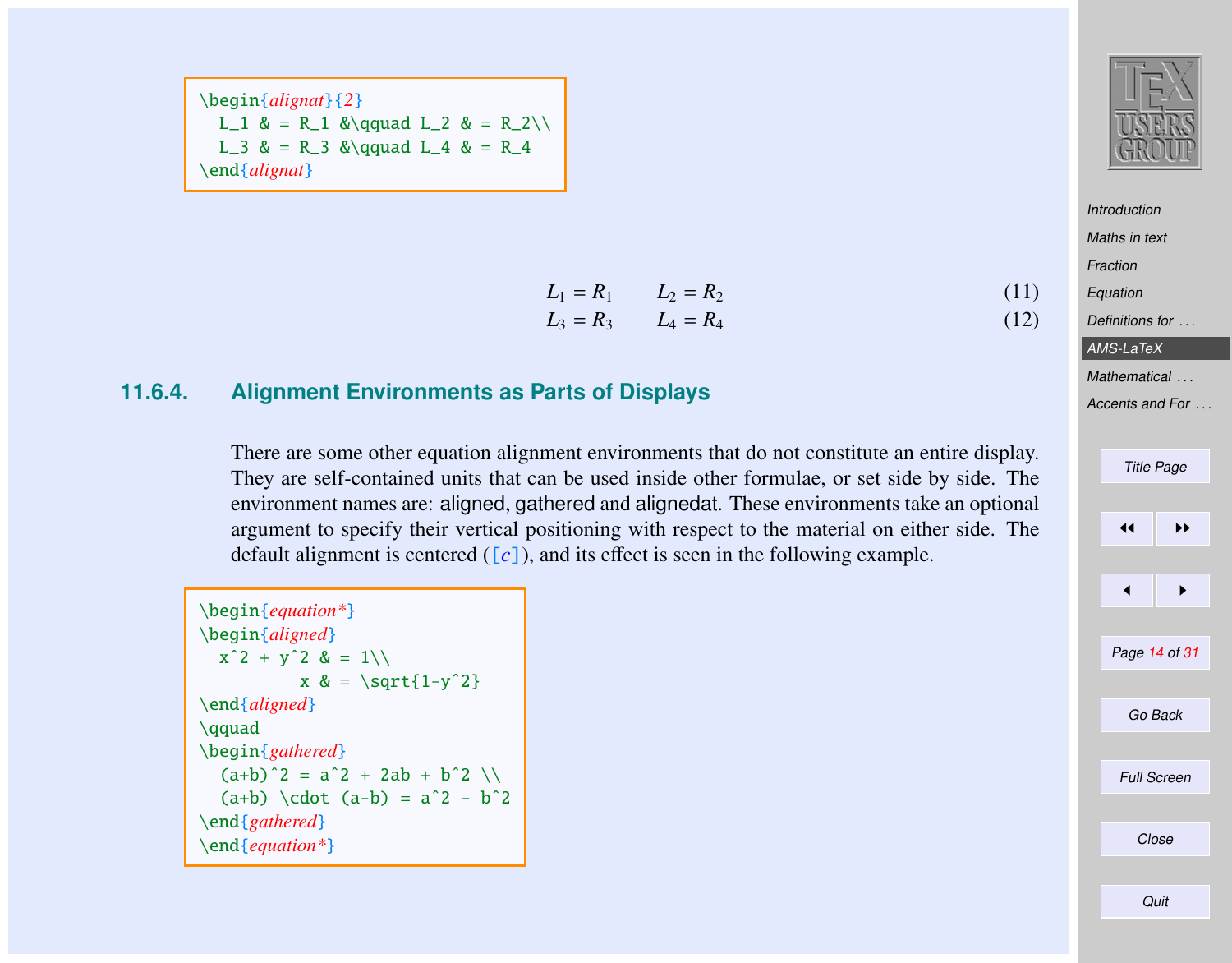$$
x^{2} + y^{2} = 1
$$
  
\n
$$
x = \sqrt{1 - y^{2}}
$$
  
\n
$$
(a + b)^{2} = a^{2} + 2ab + b^{2}
$$
  
\n
$$
(a + b) \cdot (a - b) = a^{2} - b^{2}
$$

The same mathematics can now be typeset using vertical alignments for the environments.

```
\begin{equation*}
\begin{aligned}[b]
 x^2 + y^2 = 2 \& = 1 \&x \&= \sqrt{1-y^2}\end{aligned}
\qquad
\begin{gathered}[t]
  (a+b)^2 = a^2 + 2ab + b^2(a+b) \cdot (a-b) = a^2 - b^2\end{gathered}
\end{equation*}
```

$$
x^{2} + y^{2} = 1
$$
  

$$
x = \sqrt{1 - y^{2}}
$$
  

$$
(a + b)^{2} = a^{2} + 2ab + b^{2}
$$
  

$$
(a + b) \cdot (a - b) = a^{2} - b^{2}
$$

#### **11.6.5. Multline environment**

The multline environment is a variation of the equation environment used for equations that do not fit on a single line. The first line of a multline will be at the left margin and the last line at the right margin except for an indentation on both sides whose amount is equal to multline-gap.



**[Introduction](#page-1-0)** 

[Maths in text](#page-2-0) [Fraction](#page-3-0) [Equation](#page-3-0) [Definitions for](#page-9-0) ... [AMS-LaTeX](#page-10-0) [Mathematical](#page-19-0) ... [Accents and For](#page-29-0) ... Title Page  $\left\vert \right\vert$  iii  $\blacktriangleleft$ Page 15 of 31 Go Back Full Screen Close **Quit**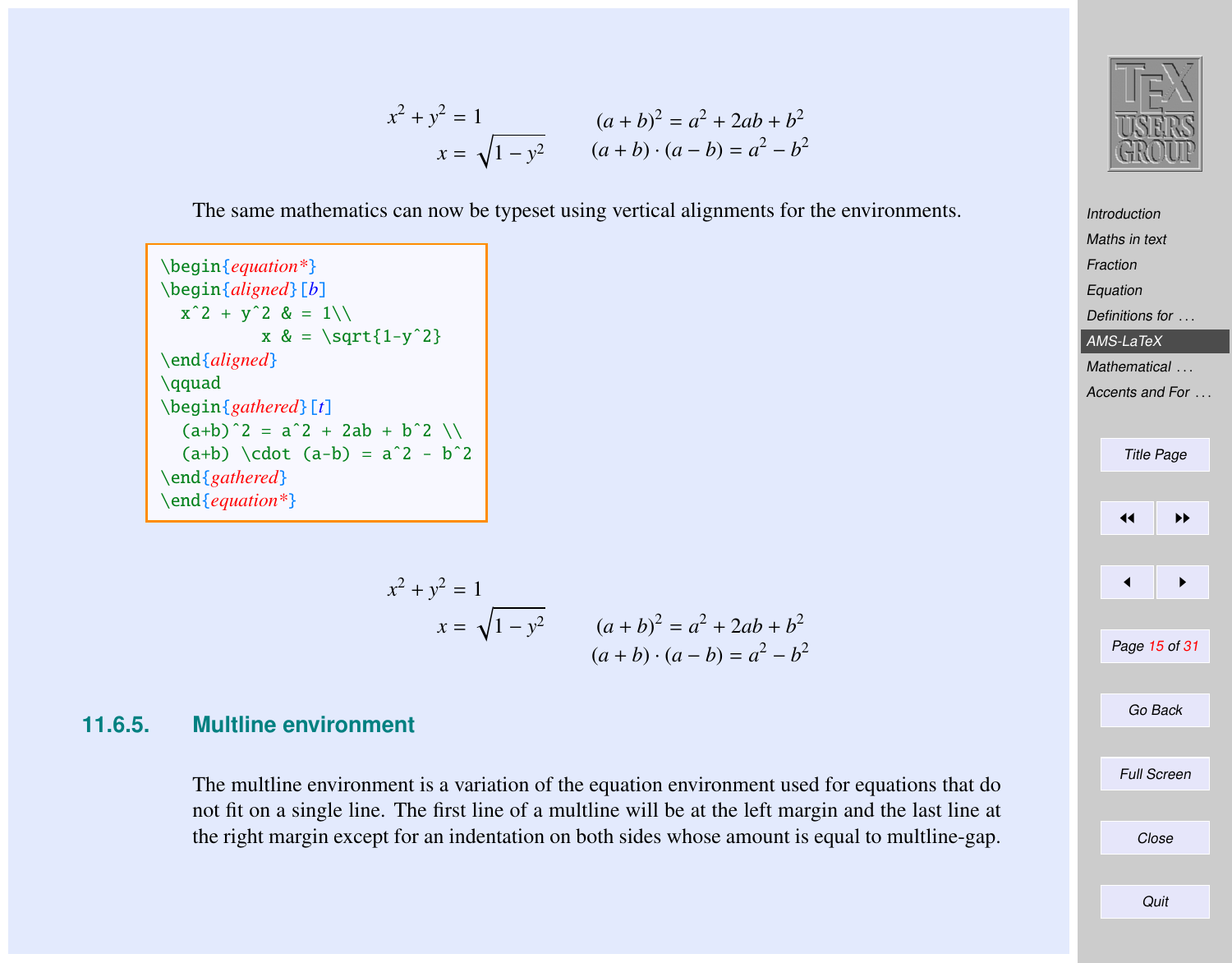\begin{*multline*}  ${\int_0^\infty\varphi\exp(-\beta\varphi)\}, {\rm d}$ \varepsilon}{\int\_0ˆ\infty\exp(-\beta\varepsilon)\,{\rm d} \varepsilon}{\int\_0ˆ\infty\varepsilon\exp(-\beta\varepsilon)\, {\rm d}\varepsilon}{\int\_0ˆ\infty\exp(-\beta\varepsilon)}\\  ${\int_0^\infty\varepsilon\, \exp(-\beta\varepsilon)\, , {\rm d} \}$ \varepsilon}{\int\_0^\infty\exp(-\beta\varepsilon)\,{\rm d} \varepsilon}{\int\_0ˆ\infty\varepsilon} {\int\_0ˆ\infty\exp(-\beta\varepsilon)} \end{*multline*}

$$
\int_0^\infty \varepsilon \exp(-\beta \varepsilon) \, d\varepsilon \int_0^\infty \exp(-\beta \varepsilon) \, d\varepsilon \int_0^\infty \varepsilon \exp(-\beta \varepsilon) \, d\varepsilon \int_0^\infty \exp(-\beta \varepsilon) \, d\varepsilon \int_0^\infty \varepsilon \exp(-\beta \varepsilon) \, d\varepsilon \int_0^\infty \varepsilon \int_0^\infty \varepsilon \exp(-\beta \varepsilon) \tag{13}
$$

#### **11.6.6. Split environment**

The split environment is for single equations that are too long to fit on a single line and hence must be split into multiple lines. Unlike multline, however, the split environment provides for alignment among the split lines.

\begin{*equation*} \begin{*split*}  $(a+b)^4 & = (a+b)^2(a+b)^2\lambda$  $& = (a^2+2ab+b^2)(a^2+2ab+b^2)$  $& = a^4 + 4a^3 + 6a^2b^2 + 4ab^3 + b^4$ \end{*split*} \end{*equation*}



**[Introduction](#page-1-0)** [Maths in text](#page-2-0)

[Fraction](#page-3-0) [Equation](#page-3-0) [Definitions for](#page-9-0) ... [AMS-LaTeX](#page-10-0) [Mathematical](#page-19-0) ... [Accents and For](#page-29-0) ... Title Page

 $\leftarrow$ 

 $\blacktriangleleft$ 

Go Back

Page 16 of 31

Full Screen

Close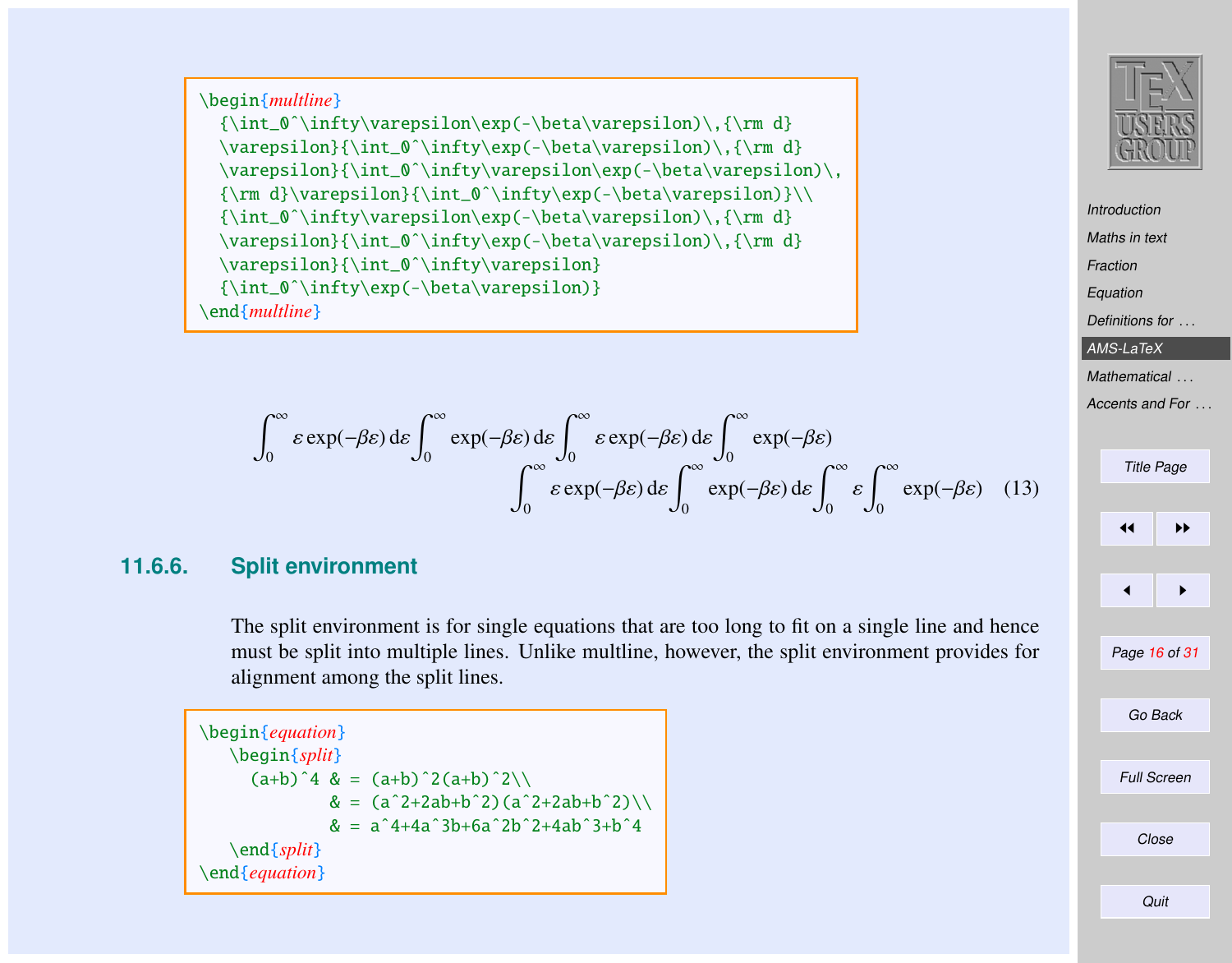$$
(a + b)4 = (a + b)2(a + b)2
$$
  
= (a<sup>2</sup> + 2ab + b<sup>2</sup>)(a<sup>2</sup> + 2ab + b<sup>2</sup>)  
= a<sup>4</sup> + 4a<sup>3</sup>b + 6a<sup>2</sup>b<sup>2</sup> + 4ab<sup>3</sup> + b<sup>4</sup> (14)

$$
\begin{array}{|c|} \hline \text{TRM} \\ \hline \text{USBRS} \\ \hline \text{GROUP} \end{array}
$$

[Maths in text](#page-2-0) [Fraction](#page-3-0) [Equation](#page-3-0) [Definitions for](#page-9-0) ... [AMS-LaTeX](#page-10-0) [Mathematical](#page-19-0) ... [Accents and For](#page-29-0) ...

[Introduction](#page-1-0)

Title Page  $\left\| \cdot \right\|$  $\leftarrow$   $\rightarrow$ Page 17 of 31 Go Back Full Screen Close

(15)

# \begin{*cases*} 0 & \text{if \$r-j\$ is odd},\\  $r!\setminus$ ,(-1)^{(r-j)/2} & \text{if \$r-j\$ is even}.

$$
P_{r-j} = \begin{cases} 0 & \text{if } r - j \text{ is odd,} \\ r! \, (-1)^{(r-j)/2} & \text{if } r - j \text{ is even.} \end{cases}
$$

#### **11.6.8. Matrix**

**11.6.7. Cases**

\begin{*equation*}  $P_{f}r-j}=$ 

\end{*cases*} \end{*equation*}

| $\begin{bmatrix}$ begin{ <i>gather</i> <sup>*}</sup> |                                                                        |                                                                                   |
|------------------------------------------------------|------------------------------------------------------------------------|-----------------------------------------------------------------------------------|
|                                                      |                                                                        | $\begin{array}{ccc} 0 & 1 \1 & 0 \end{array}$ aquad                               |
|                                                      |                                                                        | \begin{ <i>pmatrix</i> } $\& -i \i& 0 \end{pmatrix}$ \end{ <i>pmatrix</i> }\gquad |
|                                                      |                                                                        | \begin{bmatrix} a & b\\ c & d \end{bmatrix}\qquad                                 |
|                                                      |                                                                        | \begin{ <i>vmatrix</i> } 0 & 1\\ -1 & 0 \end{ <i>vmatrix</i> }\gquad              |
|                                                      | $\begin{array}{cc} \begin{array}{cc} f & g \\ \end{array} \end{array}$ |                                                                                   |
| $\end{sqrt}$                                         |                                                                        |                                                                                   |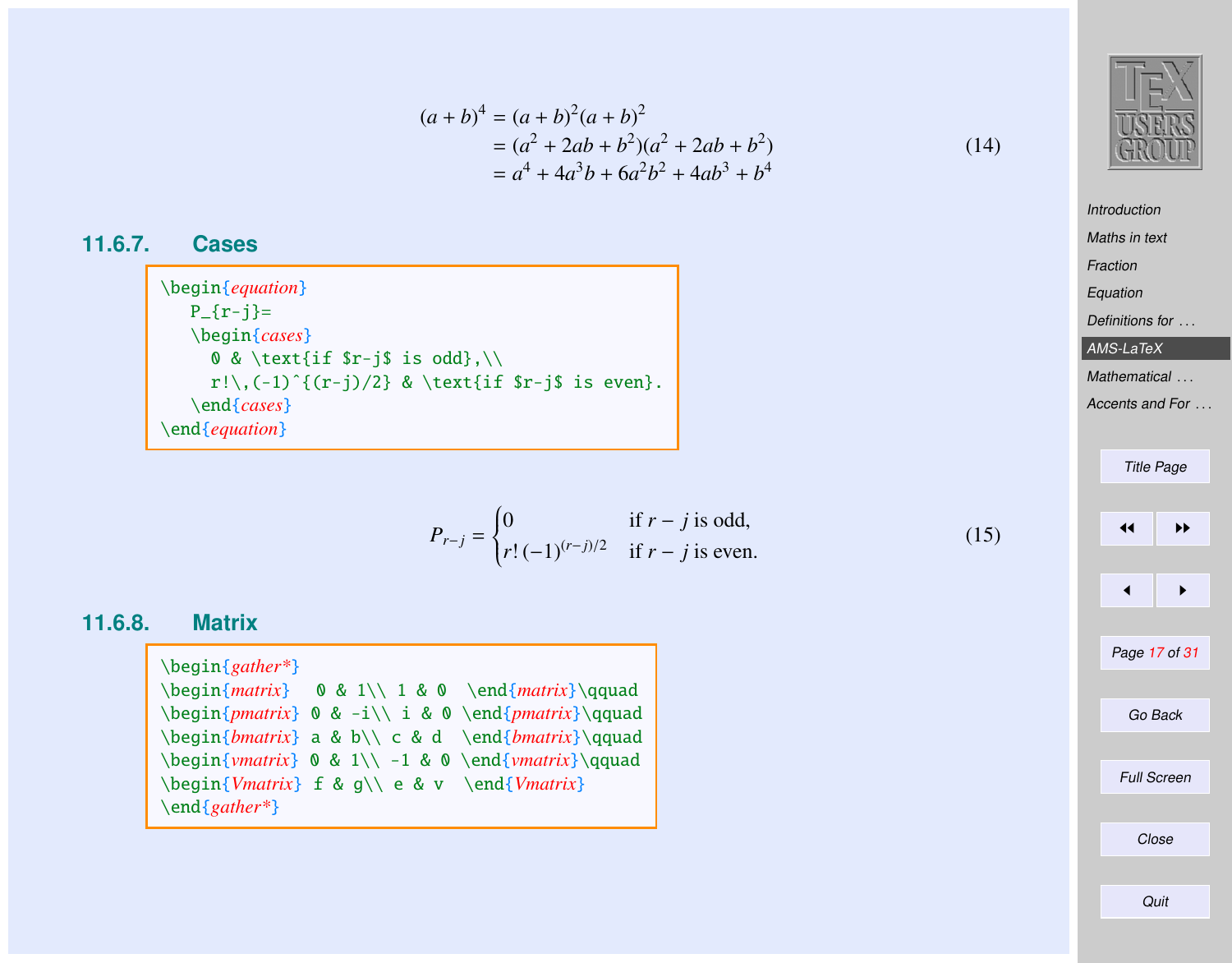$$
\begin{array}{ccc}\n0 & 1 & (0 & -i) \\
1 & 0 & (i & 0)\n\end{array}\n\qquad\n\begin{bmatrix}\na & b \\
c & d\n\end{bmatrix}\n\qquad\n\begin{bmatrix}\n0 & 1 \\
-1 & 0\n\end{bmatrix}\n\qquad\n\begin{bmatrix}\nf & g \\
e & v\n\end{bmatrix}
$$

#### **11.6.9. substack environment**

\begin{*equation\**} \sum\_{\substack{0\leq i\leq m\\ 0jn}} \end{*equation\**}

\begin{*equation\**} \sumˆ{\substack{0\leq i\leq m\\ 0jn}} \end{*equation\**}

#### **11.6.10. Commutative Diagram**<sup>3</sup>

\begin{*equation\**} \begin{*CD*} S\_\Lambdaˆ{\mathcal{W}}\otimes T @j> T\\ @VVV @VV{{\rm End}P}V\\  $(S\otimes T)/I$  @=  $(Z\otimes T)/J$ \end{*CD*} \end{*equation\**}

<sup>3</sup> amscd.sty package should be loaded.





 $\nabla$ 0≤*i*≤*m* 0>*j*>*n*

0≤*i*≤*m* 0 X>*j*>*n*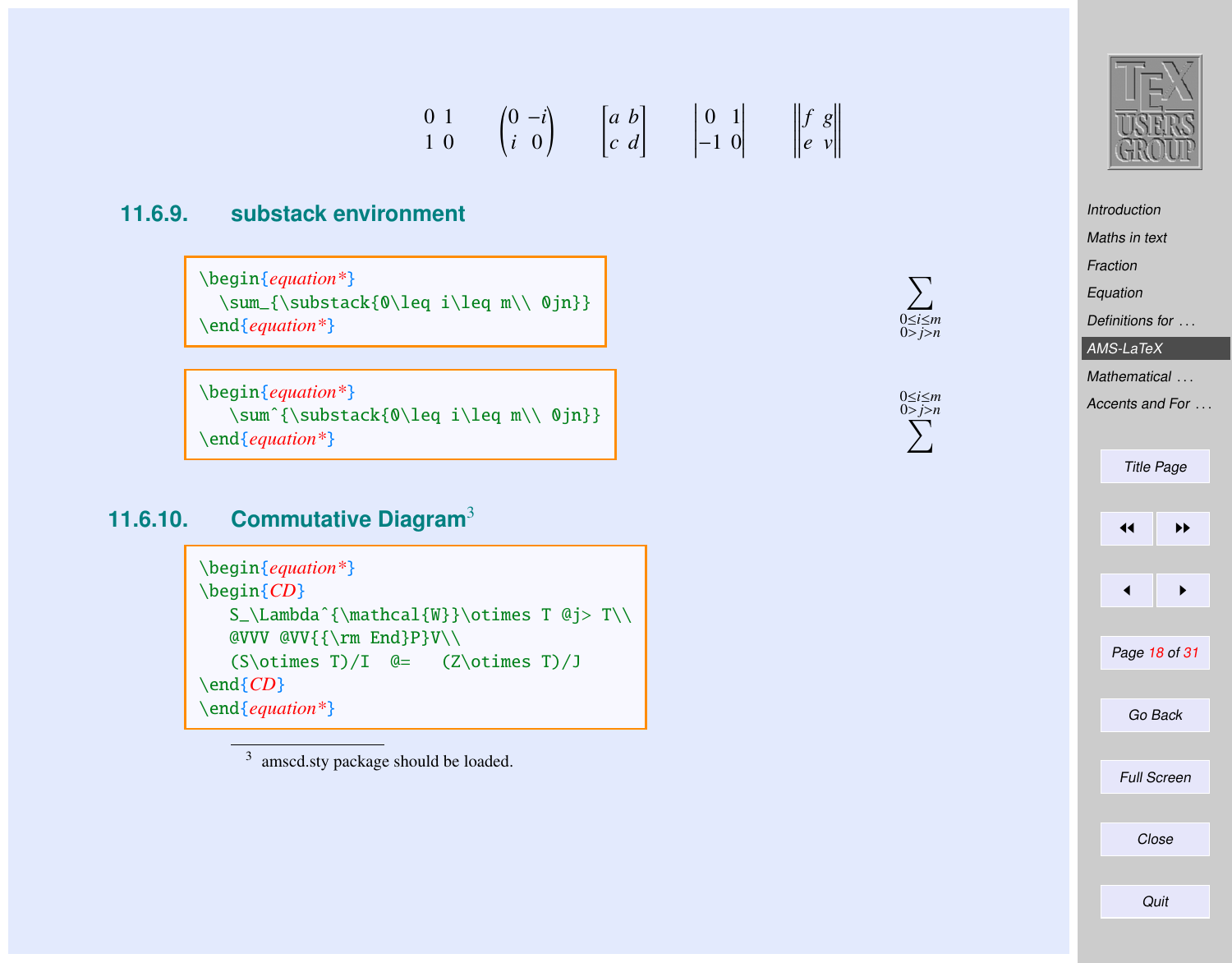

$$
S_{\Lambda}^{W} \otimes T \xrightarrow{j} T_{XF} \xrightarrow{xyz} T
$$
  
\n
$$
Out_{P} \downarrow \qquad \qquad \uparrow \text{End}_{P}
$$
  
\n
$$
(S \otimes T)/I \xrightarrow{fg} (Z \otimes T)/J
$$

 $\left(x\right)$ *y*

#### **11.6.11. Binom**

\begin{*equation\**}  $\binom{x}{y}$ \end{*equation\**}

**11.6.12.** *A<sub>M</sub>S* symbols

\iint  $\iint$  \iiint  $\iiint$  \iiiint  $\iiint$ 



**[Introduction](#page-1-0)** [Maths in text](#page-2-0) [Fraction](#page-3-0) [Equation](#page-3-0) [Definitions for](#page-9-0) ... [AMS-LaTeX](#page-10-0) [Mathematical](#page-19-0) ... [Accents and For](#page-29-0) ... Title Page  $\left| \cdot \right|$ 

Page 19 of 31

 $\blacksquare$ 

Go Back

Full Screen

Close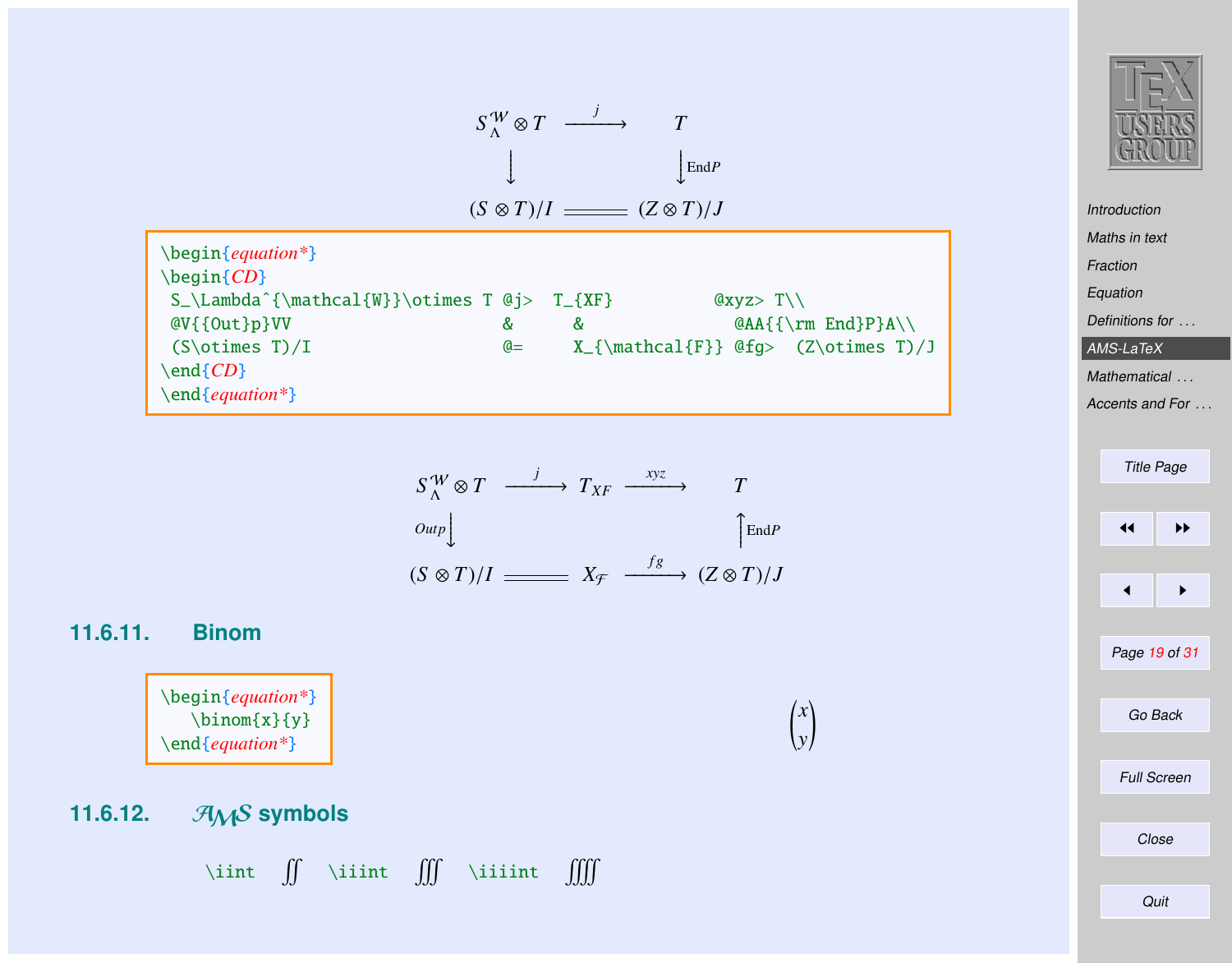# <span id="page-19-0"></span>**11.7. Mathematical Symbols**

#### **11.7.1. Lowercase Greek letters**

| $\alpha$      | \alpha    | $\theta$       | \theta           | $\overline{O}$ | $\mathbf 0$ |            | \tau       |
|---------------|-----------|----------------|------------------|----------------|-------------|------------|------------|
| $\beta$       | \beta     | υ <sup>γ</sup> | <b>\vartheta</b> | $\pi$          | \pi         | $\upsilon$ | $\upsilon$ |
| $\gamma$      | \qamma    | $\iota$        | \iota            | $\varpi$       | \varpi      | Φ          | $\phi$     |
| $\delta$      | \delta    | $\kappa$       | $\lambda$        | $\mathcal{O}$  | $\ln$       | $\varphi$  | \varphi    |
| $\epsilon$    | \epsilon  | $\lambda$      | <b>\lambda</b>   | $\mathcal{O}$  | \varrho     | $\chi$     | $\chi$ chi |
| $\mathcal{E}$ | $\varphi$ | $\mu$          | \mu              | $\sigma$       | $\sigma$    | $\psi$     | $\psi$     |
|               | \zeta     | $\mathcal V$   | $\nu$            | $\epsilon$     | $\varpi$    | $\omega$   | $\omega$   |
| $\eta$        | \eta      |                | \xi              |                |             |            |            |

#### **11.7.2. Uppercase Greek letters**

|  |                                       | $\Gamma$ \Gamma $\Lambda$ \Lambda $\Sigma$ \Sigma $\Psi$ \Psi |  |
|--|---------------------------------------|---------------------------------------------------------------|--|
|  |                                       | $\Delta$ \Delta $\Xi$ \Xi $\Upsilon$ \Upsilon $\Omega$ \Omega |  |
|  | $\Theta$ \Theta $\Pi$ \Pi $\Phi$ \Phi |                                                               |  |

## **11.7.3. Math mode accents**

|  |  |  |  | $\hat{a}$ \hat{a} $\hat{a}$ \acute{a} $\bar{a}$ \bar{a} $\hat{a}$ \dot{a} $\tilde{a}$ \breve{a}            |
|--|--|--|--|------------------------------------------------------------------------------------------------------------|
|  |  |  |  | $\check{a}$ \check{a} $\check{a}$ \grave{a} $\check{a}$ \vec{a} $\check{a}$ \ddot{a} $\tilde{a}$ \tilde{a} |



[Introduction](#page-1-0) [Maths in text](#page-2-0) [Fraction](#page-3-0) [Equation](#page-3-0) [Definitions for](#page-9-0) ... [AMS-LaTeX](#page-10-0) Mathematical ... [Accents and For](#page-29-0) ... Title Page

 $\left\| \cdot \right\|$ 

 $\leftarrow$   $\rightarrow$ 

Page 20 of 31

Go Back

Full Screen

Close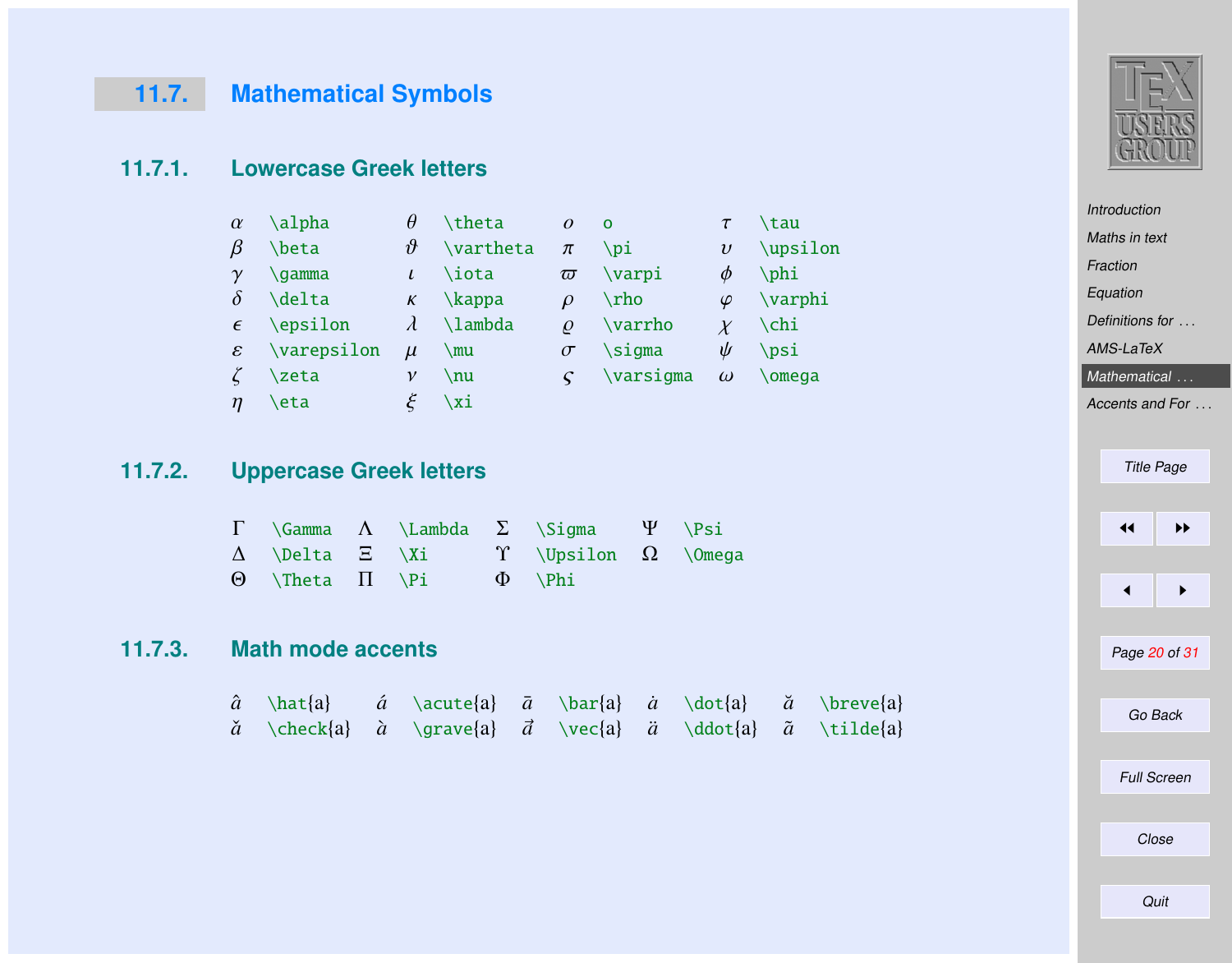### **11.7.4. Binary Operation Symbols**

| 土         | $\mathsf{pm}$ |          | $\cap$      | ♦                     | \diamond                       | $\oplus$ | \oplus                    |
|-----------|---------------|----------|-------------|-----------------------|--------------------------------|----------|---------------------------|
| 王         | $\mp$         | U        | \cup        | $\triangle$           | \bigtriangleup                 | θ        | \ominus                   |
| $\times$  | \times        | ⊎        | \uplus      | ∇                     | \bigtriangledown               | ⊗        | <b>\otimes</b>            |
| ÷         | <b>\div</b>   | П        | \sqcap      | ◀                     | \triangleleft                  | Ø        | \oslash                   |
| $\ast$    | \ast          | ⊔        | \sqcup      | $\blacktriangleright$ | \triangleright                 | ⊙        | \odot                     |
| ★         | \star         | V        | \vee        | ◁                     | $\lambda$ lhd <sup>a</sup>     |          | \bigcirc                  |
| $\circ$   | <b>\circ</b>  | $\wedge$ | \wedae      | $\triangleright$      | $\ch d^a$                      |          | $\langle$ dagger          |
| $\bullet$ | \bullet       |          | \setminus   | ◁                     | $\lvert \text{unlhd}^a \rvert$ | $\pm$    | $\ddot{\text{d}}$ ddagger |
| $\bullet$ | \cdot         |          | $\sqrt{wr}$ | ▷                     | $\sum$ hunrhd <sup>a</sup>     | Н        | \amalq                    |

<sup>a</sup>Not predefined in NFSS. Use the latexsym or amssymb package.

## **11.7.5. Relation symbols**

| ≤     | \leq        | ≥              | \geq          | Ξ.        | \equiv         | ᄐ         | \models   |
|-------|-------------|----------------|---------------|-----------|----------------|-----------|-----------|
| ≺     | \prec       | ≻              | \succ         | $\sim$    | \sim           | ⊥         | \perp     |
| ≤     | \preceq     | ≿              | \succeq       | $\simeq$  | \simeq         |           | \mid      |
| $\ll$ | \11         | $\gg$          | \gg           | $\asymp$  | $\sqrt{asymp}$ | II        | \parallel |
|       | \subset     | $\supset$      | \supset       | $\approx$ | \approx        | Σ         | \bowtie   |
|       | \subseteq   |                | \supseteq     | $\cong$   | $\cong$        | $\bowtie$ | \Join     |
| с.    | \sqsubset   | ⊐              | \sqsupset     | $\neq$    | $\neq$         | $\frown$  | \smile    |
|       | \sqsubseteq |                | \sqsupseteq   | ≐         | \doteq         |           | \frown    |
| $\in$ | \in         | $\Rightarrow$  | \ni           | ∉         | $\lambda$      | $\alpha$  | \propto   |
| Н     | \vdash      | $\overline{a}$ | <b>\dashv</b> |           |                |           |           |



[Introduction](#page-1-0) [Maths in text](#page-2-0) [Fraction](#page-3-0) [Equation](#page-3-0) [Definitions for](#page-9-0) ... [AMS-LaTeX](#page-10-0)

[Mathematical](#page-19-0) ...

[Accents and For](#page-29-0) ...

| <b>Title Page</b> |    |  |  |  |  |  |
|-------------------|----|--|--|--|--|--|
|                   |    |  |  |  |  |  |
| ◀◀                | ▶▶ |  |  |  |  |  |
|                   |    |  |  |  |  |  |
| ◀                 | ▶  |  |  |  |  |  |
|                   |    |  |  |  |  |  |
| Page 21 of 31     |    |  |  |  |  |  |
|                   |    |  |  |  |  |  |
| Go Back           |    |  |  |  |  |  |
|                   |    |  |  |  |  |  |

Full Screen Close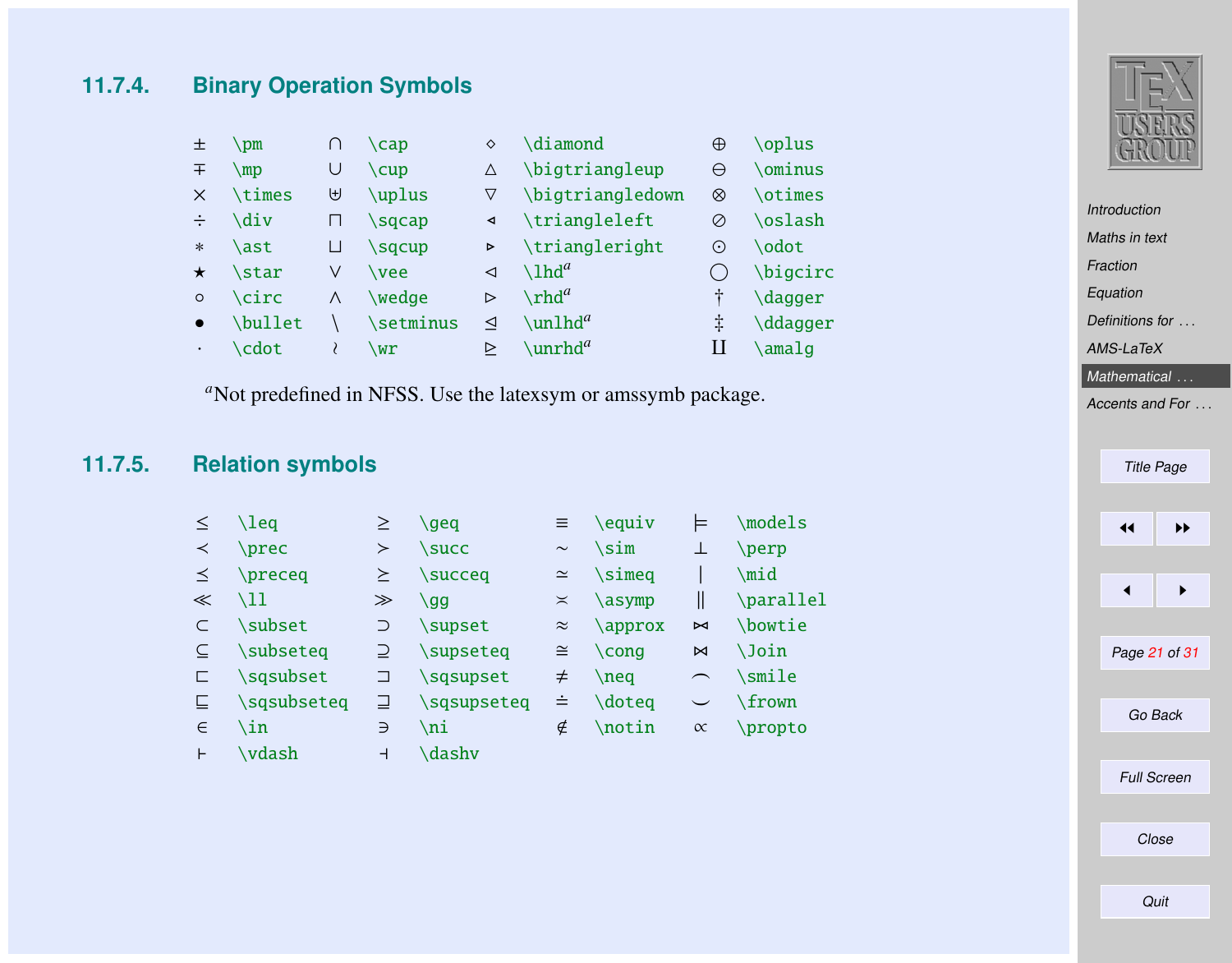#### **11.7.6. Arrow symbols**

|                   | \leftarrow                   | $\longleftarrow$      | \longleftarrow      |   | \uparrow                     |
|-------------------|------------------------------|-----------------------|---------------------|---|------------------------------|
| $\Leftarrow$      | \Leftarrow                   | $\leftarrow$          | \Longleftarrow      |   | <i><u><b>Uparrow</b></u></i> |
| $\rightarrow$     | \rightarrow                  |                       | \longrightarrow     |   | \downarrow                   |
| $\Rightarrow$     | \Rightarrow                  | $\implies$            | \Longrightarrow     | ⇓ | <i><b>Downarrow</b></i>      |
| $\leftrightarrow$ | \leftrightarrow              | $\longleftrightarrow$ | \longleftrightarrow |   | \updownarrow                 |
| $\Leftrightarrow$ | <i><b>Leftrightarrow</b></i> |                       | \Longleftrightarrow | ⇑ | <b>Updownarrow</b>           |
| $\mapsto$         | \mapsto                      | $\longmapsto$         | \longmapsto         |   | \nearrow                     |
| $\hookleftarrow$  | \hookleftarrow               | $\hookrightarrow$     | \hookrightarrow     |   | <b>Searrow</b>               |
| $\leftharpoonup$  | \leftharpoonup               |                       | \rightharpoonup     |   | <b>SWATTOW</b>               |
|                   | \leftharpoondown             |                       | \rightharpoondown   |   | <i><b>nwarrow</b></i>        |

 $\rightleftharpoons$  $\rightarrow$  \rightleftharpoons  $\rightsquigarrow$  \leadsto

#### **11.7.7. Miscellaneous symbols**

| .        | \ldots                | l        | \imath             | J              | $\setminus$ Im          | $\aleph$   | \aleph                 |
|----------|-----------------------|----------|--------------------|----------------|-------------------------|------------|------------------------|
| ╕        | \prime<br>\exists     | b<br>4   | \flat<br>\clubsuit | $\cdot$ .<br>ħ | \ddots<br>\hbar         | 0<br>Δ     | \emptyset<br>\triangle |
| ♦        | $\Delta$ liamond $^a$ | R        | $\Re$              | $\square$      | $\Box$ Box <sup>a</sup> | $\neq$     | $\neq$                 |
|          | \top                  |          | \vdots             | ℓ              | \ell                    | Ø          | WD                     |
|          | \bot                  | $\infty$ | \infty             | Ħ              | \sharp                  | ۰          | \spadesuit             |
| $\sigma$ | \mho                  | V        | \surd              | ♡              | \heartsuit              | $\partial$ | \partial               |
| $\cdots$ | \cdots                |          | \imath             | L              | \angle                  |            |                        |
| A        | \forall               | b        | \natural           | $\rm{v}$       | \nabla                  | ♦          | \diamondsuit           |

<sup>*a*</sup>Not predefined in NFSS. Use the latexsym or amssymb package.



[Introduction](#page-1-0) [Maths in text](#page-2-0)

[Fraction](#page-3-0)

[Equation](#page-3-0)

[Definitions for](#page-9-0) ...

[AMS-LaTeX](#page-10-0)

[Mathematical](#page-19-0) ...

[Accents and For](#page-29-0) ...

| <b>Title Page</b>  |    |  |  |  |  |
|--------------------|----|--|--|--|--|
| ◀◀                 | ▶▶ |  |  |  |  |
|                    |    |  |  |  |  |
| ◀                  | ▶  |  |  |  |  |
|                    |    |  |  |  |  |
| Page 22 of 31      |    |  |  |  |  |
| Go Back            |    |  |  |  |  |
|                    |    |  |  |  |  |
| <b>Full Screen</b> |    |  |  |  |  |

Close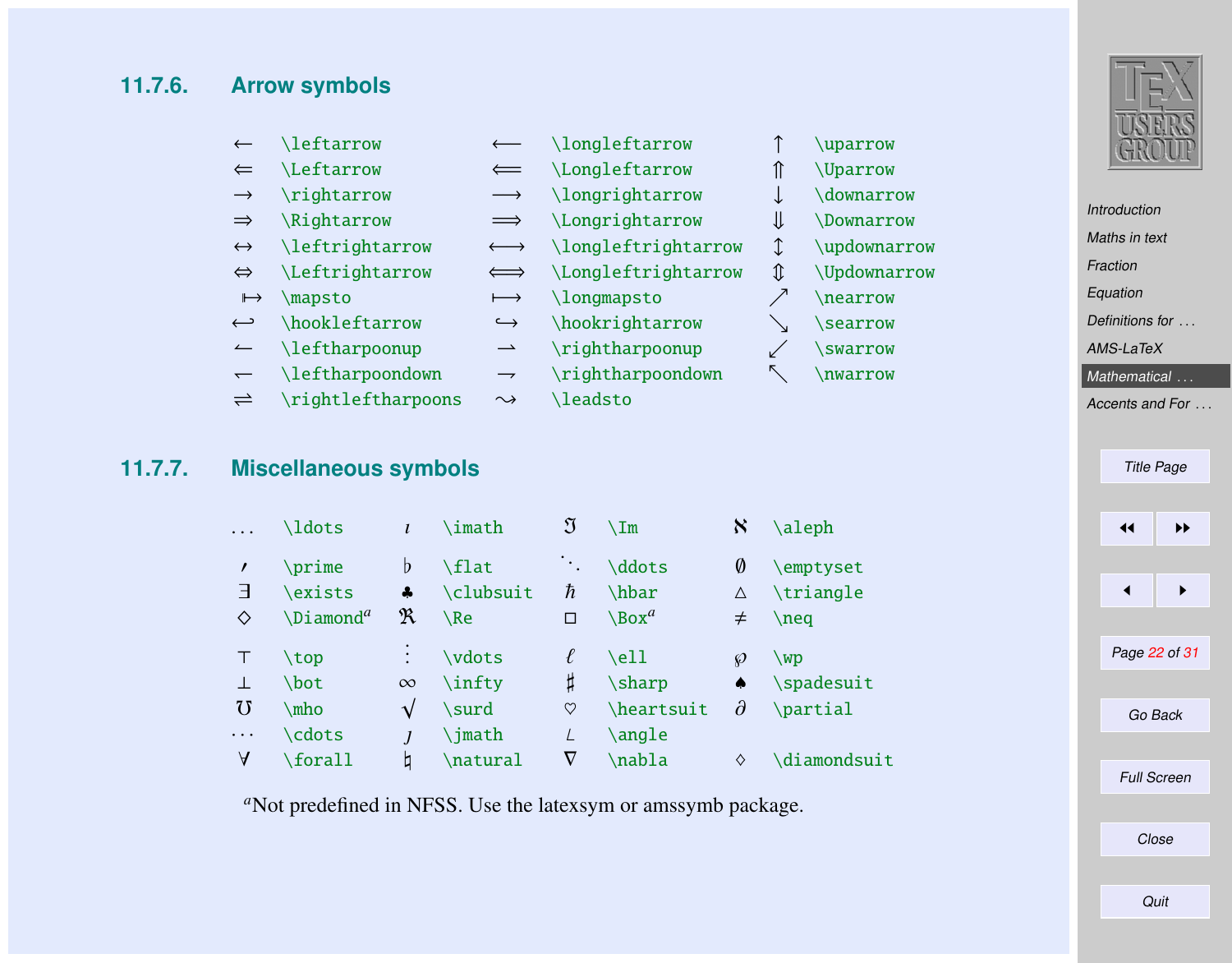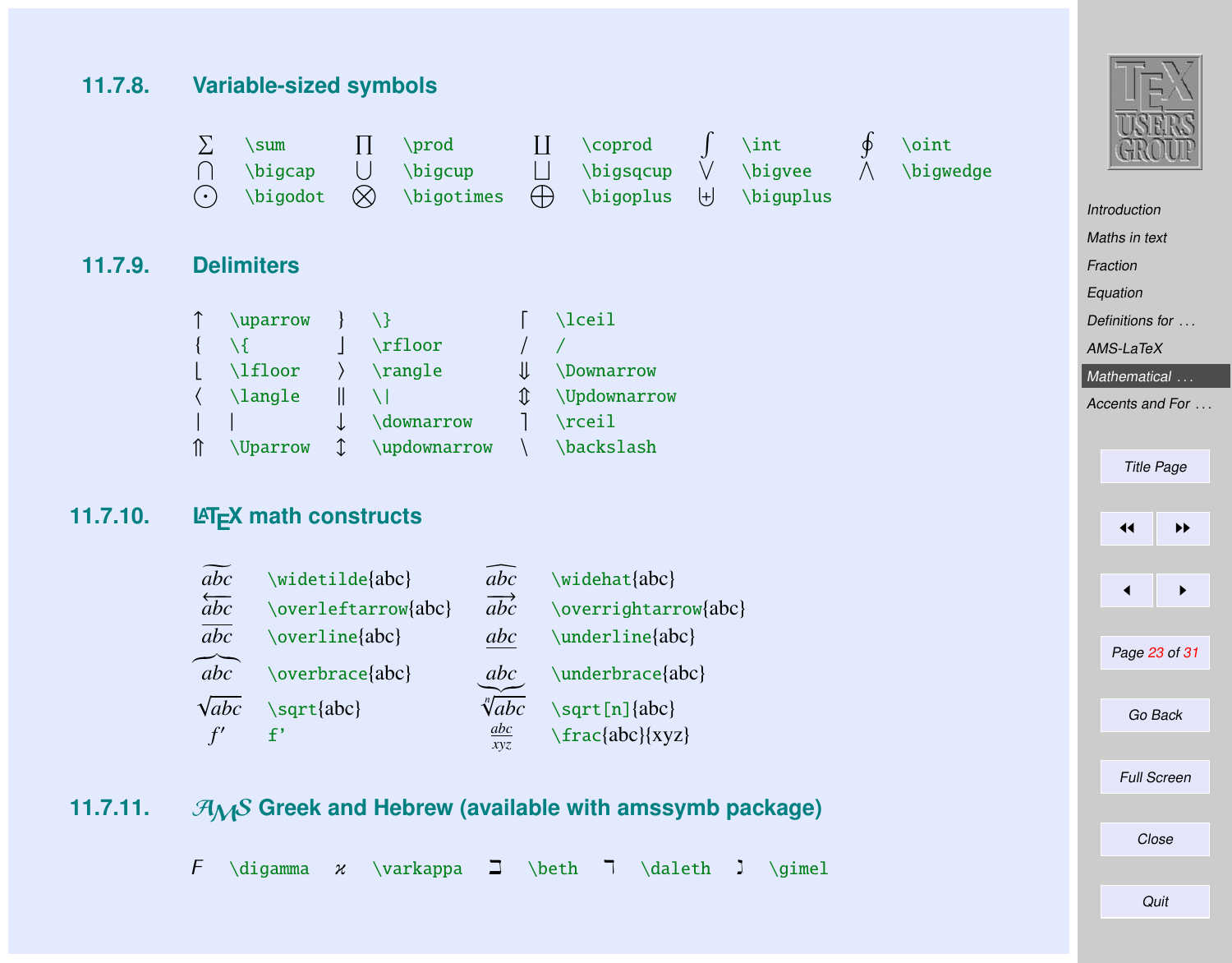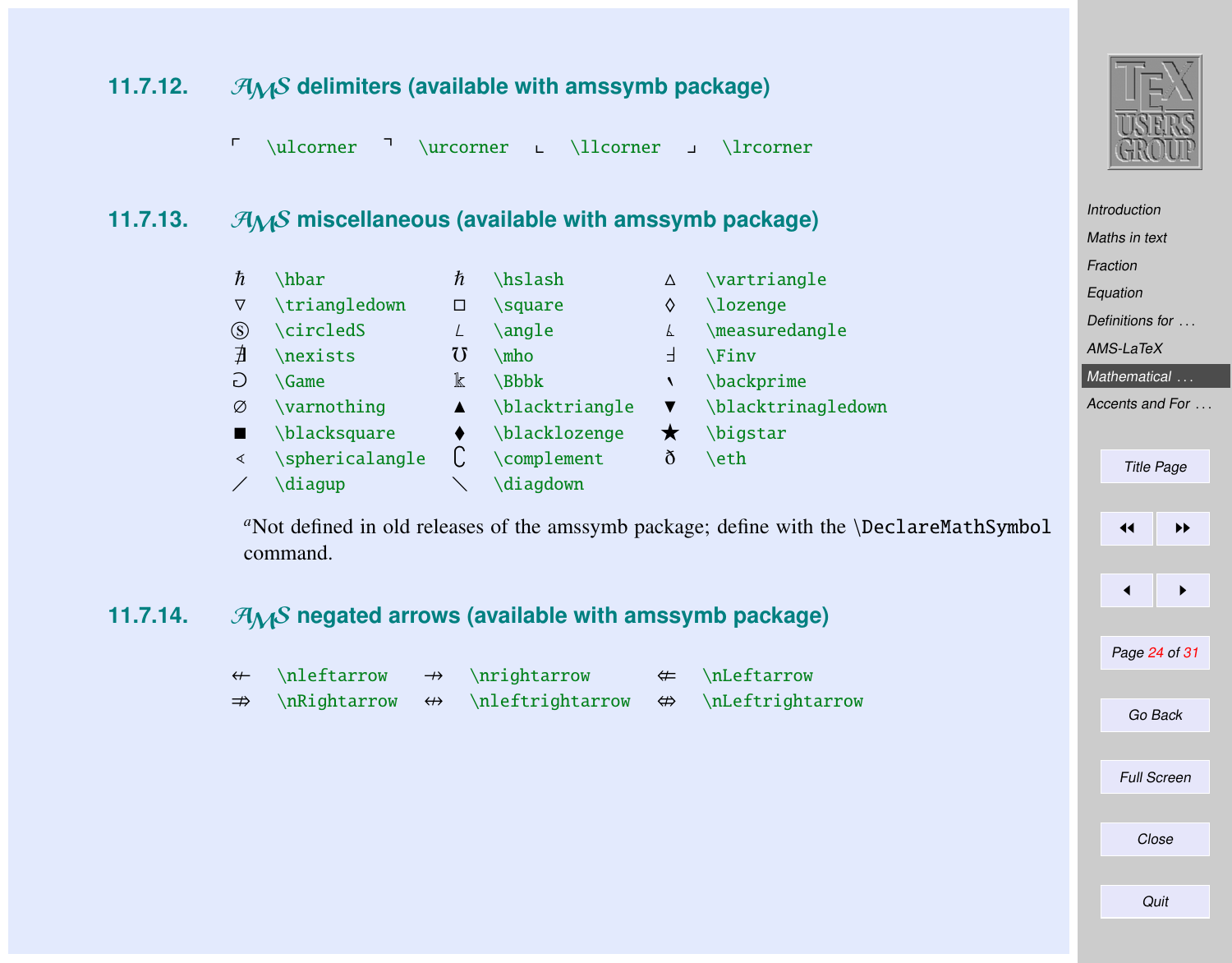# **11.7.15.** A<sub>M</sub>S binary relations (available with amssymb package)

| ≦                        | $\leq$           | ≤                       | \legslant           | ⋞                           | \eqslantless      |          |                      | <b>CVSTEITIO</b>                         |  |
|--------------------------|------------------|-------------------------|---------------------|-----------------------------|-------------------|----------|----------------------|------------------------------------------|--|
|                          |                  |                         |                     |                             |                   |          |                      |                                          |  |
| ≲                        | \lesssim         | $\lessapprox$           | \lessapprox         | $\cong$                     | \approxeq         |          |                      |                                          |  |
| ⋖                        | \lessdot         | $\lll$                  | $\setminus$ 111     | ≶                           | \lessgtr          |          | <b>Introduction</b>  |                                          |  |
| $\lessapprox$            | \lesseqgtr       | $\leq$                  | \lesseqqgtr         | $\div$                      | \doteqdot         |          | Maths in text        |                                          |  |
| ≓                        | \risingdotseq    | $\doteq$                | \fallingdotseq      | $\backsim$                  | \backsim          |          |                      |                                          |  |
| $\leq$                   | \backsimeq       | $\subseteq$             | \subsetegg          | $\subseteq$                 | <b>\Subset</b>    | Fraction |                      |                                          |  |
| С                        | \sqsubset        | $\preccurlyeq$          | \preccurlyeq        | ⋞                           | \curlyeqprec      |          | Equation             |                                          |  |
| ≾                        | $\gamma$         | $\gtrapprox$            | \precapprox         | $\triangleleft$             | \vartriangleleft  |          | Definitions for      |                                          |  |
| ⊴                        | \trianglelefteq  | Þ                       | \vDash              | ⊪                           | \Vvdash           |          | AMS-LaTeX            |                                          |  |
| $\overline{\phantom{0}}$ | \smallsmile      | $\widehat{\phantom{m}}$ | \smallfrown         | $\equiv$                    | \bumpeq           |          |                      | Mathematical                             |  |
| ≎                        | \Bumpeq          | $\geq$                  | $\qquad$            | ≥                           | \geqslant         |          |                      | Accents and For                          |  |
| $\geq$                   | \egslantgtr      | $\geq$                  | $\sqrt{gtrsim}$     | $\gtrapprox$                | $\qquad$          |          |                      |                                          |  |
| ⋗                        | \gtrdot          | ⋙                       | $\qquad$            | ≷                           | \gtrless          |          |                      | <b>Title Page</b>                        |  |
| $\geq$                   | \gtreqless       | $\gtrless$              | \gtreqqless         | $\overline{\phantom{a}}$    | \egcirc           |          |                      |                                          |  |
| ≜                        | \circeq          | $\triangleq$            | \triangleq          | $\sim$                      | \thicksim         |          |                      |                                          |  |
| $\approx$                | \thickapprox     | $\supseteq$             | \supseteqq          | ⋑                           | <b>Supset</b>     |          | $\blacktriangleleft$ | $\blacktriangleright\blacktriangleright$ |  |
| ⊐                        | \sqsupset        | $\geqslant$             | \succcurlyeq        | ⋟                           | \curlyeqsucc      |          |                      |                                          |  |
| $\gtrsim$                | \succsim         | $\lessapprox$           | \succapprox         | $\triangleright$            | \vartriangleright |          |                      | ▶                                        |  |
| ⊵                        | \trianglerighteq | $\mathbb{F}$            | <b>\Vdash</b>       |                             | \shortmid         |          |                      |                                          |  |
| $\mathbf{H}$             | \shortparallel   | Ŏ                       | \between            | ⋔                           | \pitchfork        |          |                      |                                          |  |
| $\propto$                | \varpropto       | ◀                       | \blacktriangleleft  | $\mathcal{L}_{\mathcal{A}}$ | \therefore        |          |                      | Page 25 of 31                            |  |
| Э                        | \backepsilon     | ▶                       | \blacktriangleright | ÷                           | \because          |          |                      |                                          |  |
|                          |                  |                         |                     |                             |                   |          |                      | Go Back                                  |  |
|                          |                  |                         |                     |                             |                   |          |                      |                                          |  |



Full Screen

Close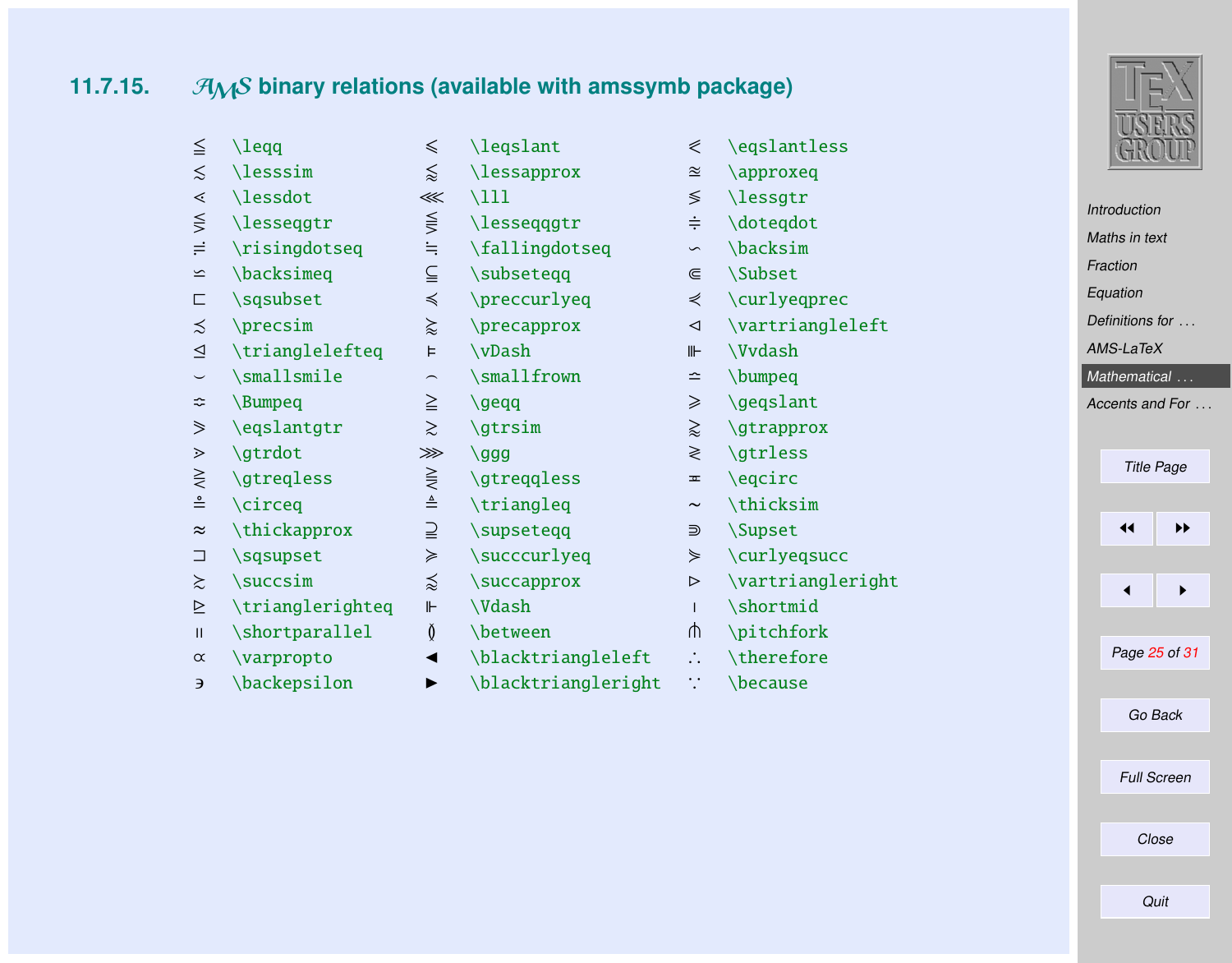# **11.7.16.** *AMS* binary operators (available with amssymb package)

| $+$       | \dotplus                                 |           | smallsetminus\ | ⋒              | \Cap                   |
|-----------|------------------------------------------|-----------|----------------|----------------|------------------------|
| U         | $\cup$ Cup                               | Λ         | \barwedge      | ⊻              | \veebar                |
| $\bar{R}$ | \doublebarwedge                          | Θ         | \boxminus      | ⊠              | \boxtimes              |
| $\Box$    | \boxdot                                  | ⊞         | \boxplus       | ⋇              | \divideontimes         |
| $\ltimes$ | \ltimes                                  | $\Join$   | \rtimes        |                | <b>\leftthreetimes</b> |
| $\times$  | $\rightleftharpoonup$ $\leftarpoonright$ | $\lambda$ | \curlywedge    | Y              | \curlyvee              |
| $\ominus$ | \circleddash                             | ⊛         | \circledast    | $\circledcirc$ | \circledcirc           |
|           | \centerdot                               |           | \intercal      |                |                        |

### **11.7.17.** AMS negated binary relations (available with amssymb package)

| ≮ | \nless          | ≰                          | $\lambda$        | ≰         | \nleqslant        |                      | <b>Title Page</b>  |
|---|-----------------|----------------------------|------------------|-----------|-------------------|----------------------|--------------------|
| ≰ | \nleqq          | ≤                          | $\ln$ eq         | ≨         | \lneqq            |                      |                    |
| ≨ | \lvertneqq      | ≲                          | $\ln \sin$       | ⋦         | $\lambda$         |                      |                    |
| ⊀ | \nprec          | ≰                          | \npreceq         | ⋨         | $\gamma$          | $\blacktriangleleft$ | ▶▶                 |
| ⋨ | \precnapprox    | $\boldsymbol{\mathcal{H}}$ | nsim             | ł         | \nshortmid        |                      |                    |
| ł | \nmid           | K                          | \nvdash          | ¥         | \nvDash           |                      | ▶                  |
| ⋪ | \ntriangleleft  | ⋬                          | \ntrianglelefteq | ⊈         | \nsubseteq        |                      |                    |
| ⊊ | \subsetneq      | ⊊                          | \varsubsetneq    | ⊊         | \subsetneqq       |                      |                    |
| ⊊ | \varsubsetneqq  | ≯                          | $\eta$           | ≱         | $\neq$            | Page 26 of 31        |                    |
| ≱ | \ngeqslant      | ≱                          | $\neq$           | $\geq$    | $\qquad$          |                      |                    |
| ≩ | \gneqq          | ≩                          | \gvertneqq       | $\gtrsim$ | $\sqrt{gnsim}$    | Go Back              |                    |
| ⋧ | \gnapprox       | $\star$                    | \nsucc           | ≱         | \nsucceq          |                      |                    |
| ≿ | \succnsim       | ⋩                          | \succnapprox     | ≇         | $\ncong$          |                      |                    |
| к | \nshortparallel | łł                         | \nparallel       | ⊭         | \nvDash           |                      | <b>Full Screen</b> |
| ⊭ | \nVDash         | ⋫                          | \ntriangleright  | 坠         | \ntrianglerighteq |                      |                    |
| ⊉ | \nsupseteq      | ⊉                          | \nsupseteqq      | ⊇         | \supsetneq        | Close                |                    |
| ⊋ | \varsupsetneq   | ⊋                          | \supsetneqq      | ⊋         | \varsupsetneqq    |                      |                    |
|   |                 |                            |                  |           |                   |                      |                    |



[Introduction](#page-1-0) [Maths in text](#page-2-0) [Fraction](#page-3-0) [Equation](#page-3-0) [Definitions for](#page-9-0) ... [AMS-LaTeX](#page-10-0) [Mathematical](#page-19-0) ... [Accents and For](#page-29-0) ...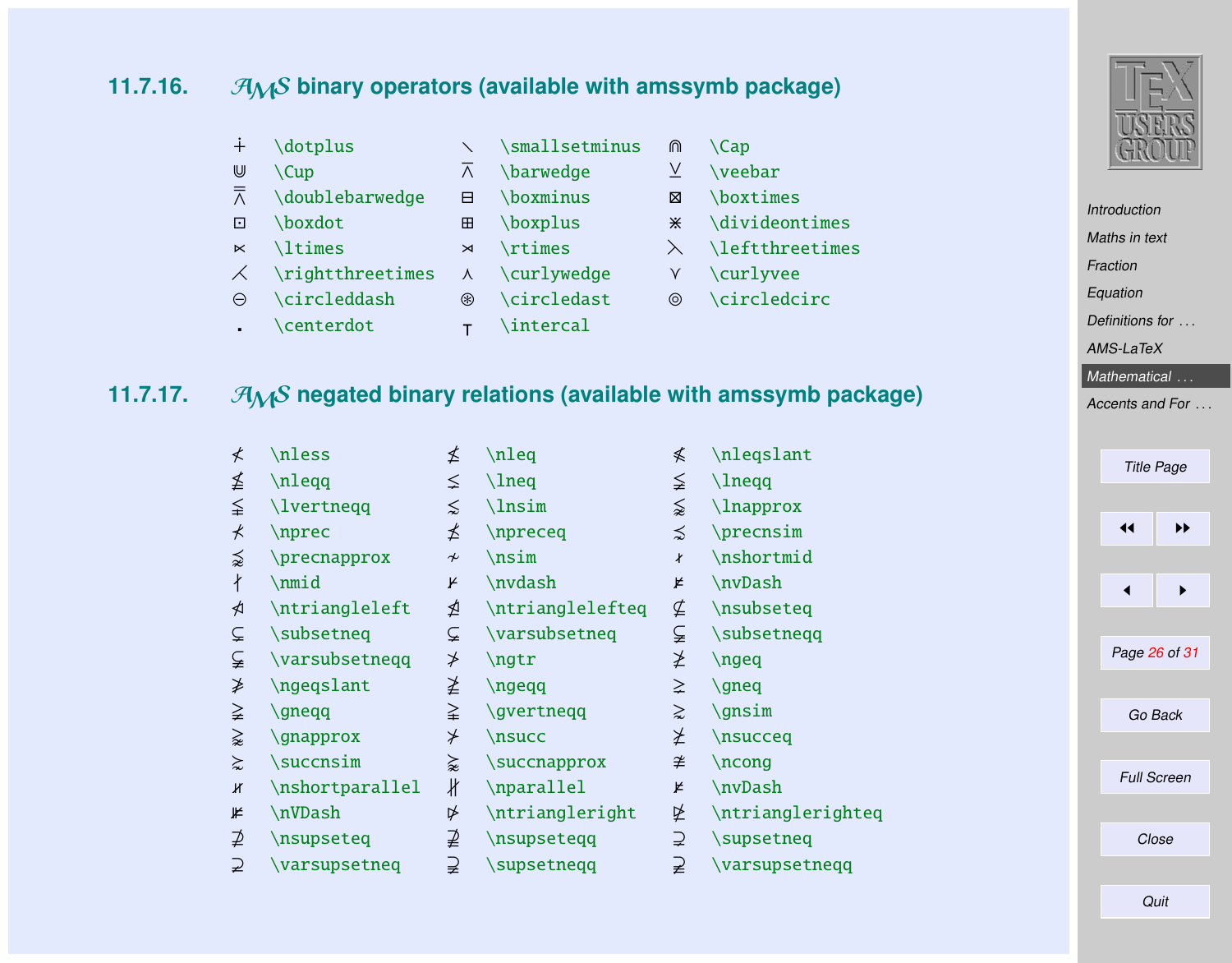# **11.7.18.** AMS arrows (available with amssymb package)

| $\rightarrow$            | \dashrightarrow                      | $\leftarrow -$     | \dashleftarrow                           |                      | \leftleftarrows  |
|--------------------------|--------------------------------------|--------------------|------------------------------------------|----------------------|------------------|
| $\leftrightarrows$       | <i><u><b>Neftrightarrows</b></u></i> | ⇚                  | <b>\Lleftarrow</b>                       | $\leftarrow$         | \twoheadleftarr  |
| $\leftarrow$             | \leftarrowtail                       | $\leftrightarrow$  | \looparrowleft                           | $\leftrightharpoons$ | \leftrightharpoo |
| $\curvearrowleft$        | \curvearrowleft                      | $\left( \right)$   | \circlearrowleft                         | ↰                    | $\mathcal{L}$ sh |
| $\uparrow$               | \upuparrows                          |                    | \upharpoonleft                           |                      | \downharpoonlef  |
| $\overline{\phantom{0}}$ | \multimap                            | $\leftrightarrow$  | <i><u><b>Neftrightsquigarrow</b></u></i> |                      | $\right\$        |
| $\rightleftarrows$       | \rightleftarrows                     | $\Rightarrow$      | \rightrightarrows                        | ⇄                    | \rightleftarrow: |
| $\rightarrow$            | \twoheadrightarrow                   | $\rightarrowtail$  | \rightarrowtail                          | $\leftrightarrow$    | \looparrowright  |
| $\rightleftharpoons$     | \rightleftharpoons                   | $\curvearrowright$ | \curvearrowright                         | $\zeta$              | \circlearrowrig  |
| ₹                        | \Rsh                                 | ⇊                  | \downdownarrows                          |                      | \upharpoonright  |
|                          | \downharpoonright                    | $\rightsquigarrow$ | \rightsquigarrow                         |                      |                  |
|                          |                                      |                    |                                          |                      |                  |

\leftrightarrows W \Lleftarrow \twoheadleftarrow

- $\left\{ \right\}$   $\left\{$
- 
- $\domharpoonleft$
- $\rightarrow$
- $\right\$
- $\Upsilon$
- $\circlearrow$
- $\unl$



[Introduction](#page-1-0) [Maths in text](#page-2-0)

[Fraction](#page-3-0)

[Equation](#page-3-0)

[Definitions for](#page-9-0) ...

[AMS-LaTeX](#page-10-0)

#### [Mathematical](#page-19-0) ...

[Accents and For](#page-29-0) ...

Title Page

### **11.7.19. Log-like symbols**

| arccos  | <b>arccos</b> | arcsin | \arcsin | arctan | \arctan | arg     | \arq        |
|---------|---------------|--------|---------|--------|---------|---------|-------------|
| $\cos$  | \cos          | cosh   | \cosh   | cot    | \cot    | coth    | \coth       |
| csc     | $\csc$        | deg    | \deg    | det    | \det    | dim     | \dim        |
| exp     | $\exp$        | gcd    | \gcd    | hom    | \hom    | inf     | \inf        |
| ker     | \ker          | lg     | \lg     | lim    | \lim    | lim inf | \liminf     |
| lim sup | \limsup       | ln     | \ln     | log    | \loq    | max     | $\max$      |
| min     | \min          | Pr     | \Pr     | sec    | \sec    | sin     | <b>\sin</b> |
| sinh    | \sinh         | sup    | \sup    | tan    | \tan    | tanh    | \tanh       |

# $\leftarrow$   $\rightarrow$  $\blacksquare$ Page 27 of 31

Go Back

Full Screen

Close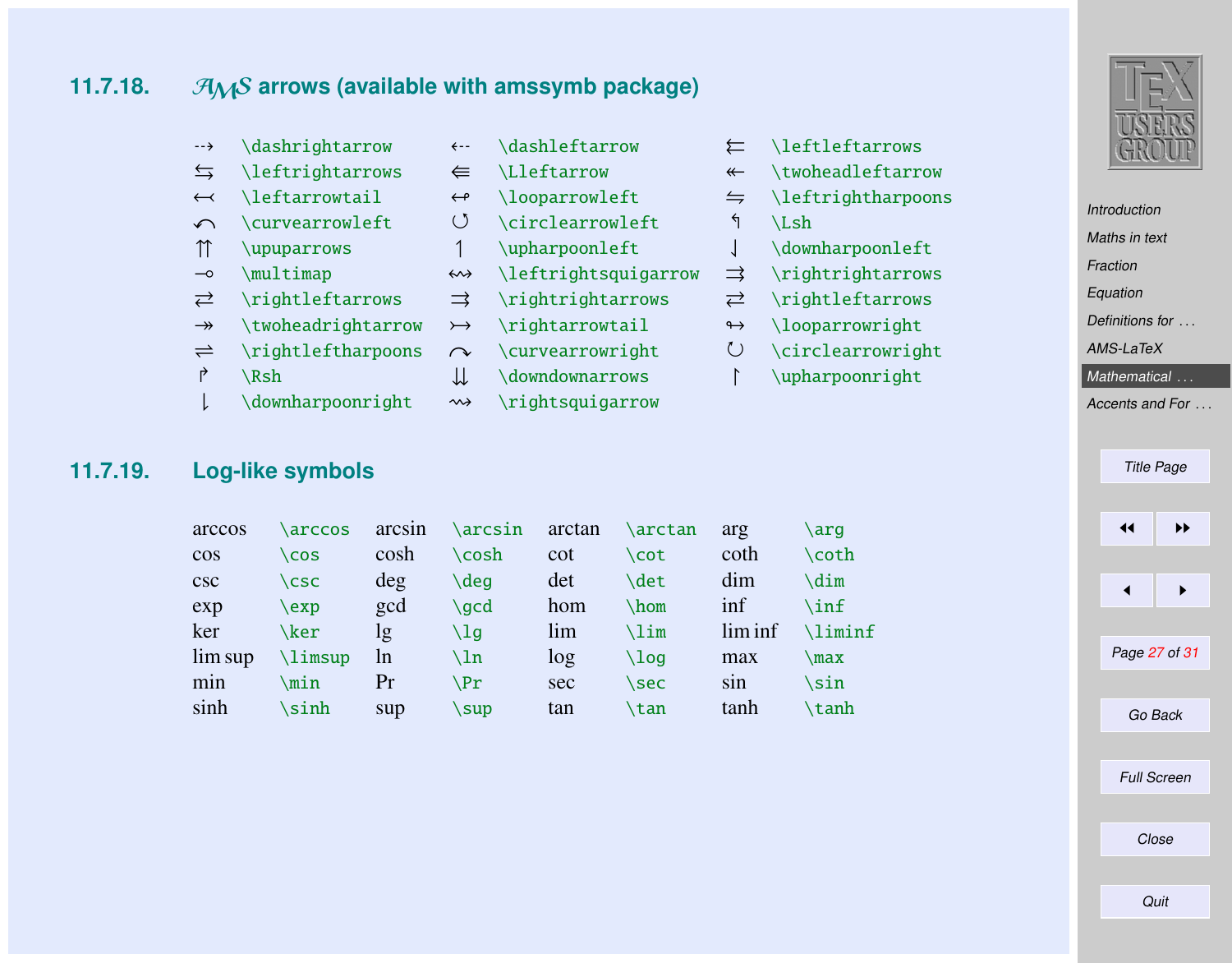**11.7.20. Double accents in math (available with amssymb package)**

- $\overline{A}$  \Acute{\Acute{A}}  $\overline{A}$  $\bar{\text{A}}$  $\breve{A}$  \Breve{\Breve{A}}  $\breve{A}$  \Check{\Check{A}}  $\ddot{A}$  \Ddot{\Ddot{A}}  $\dot{A}$  \Dot{\Dot{A}}  $\hat{A}$  \Grave{\Grave{A}}  $\hat{A}$  \Hat{\Hat{A}}  $\tilde{\tilde{A}}$  \Tilde{\Tilde{A}}  $\vec{\tilde{A}}$  $\Vec{\Vec{A}}$
- **11.7.21. Other Styles**
- 11.7.21.1. Caligraphic letters

use \mathcal{}

11.7.21.2. Mathbb letters

A B C D E F G H I J K L M N O P Q R S T U V W X Y Z

use \mathbb{}

11.7.21.3. Mathfrak letters

U B C D E F G 5 F J R L M R O P Q R S T U B W X Y Z

use \mathfrak{} with amssymb package



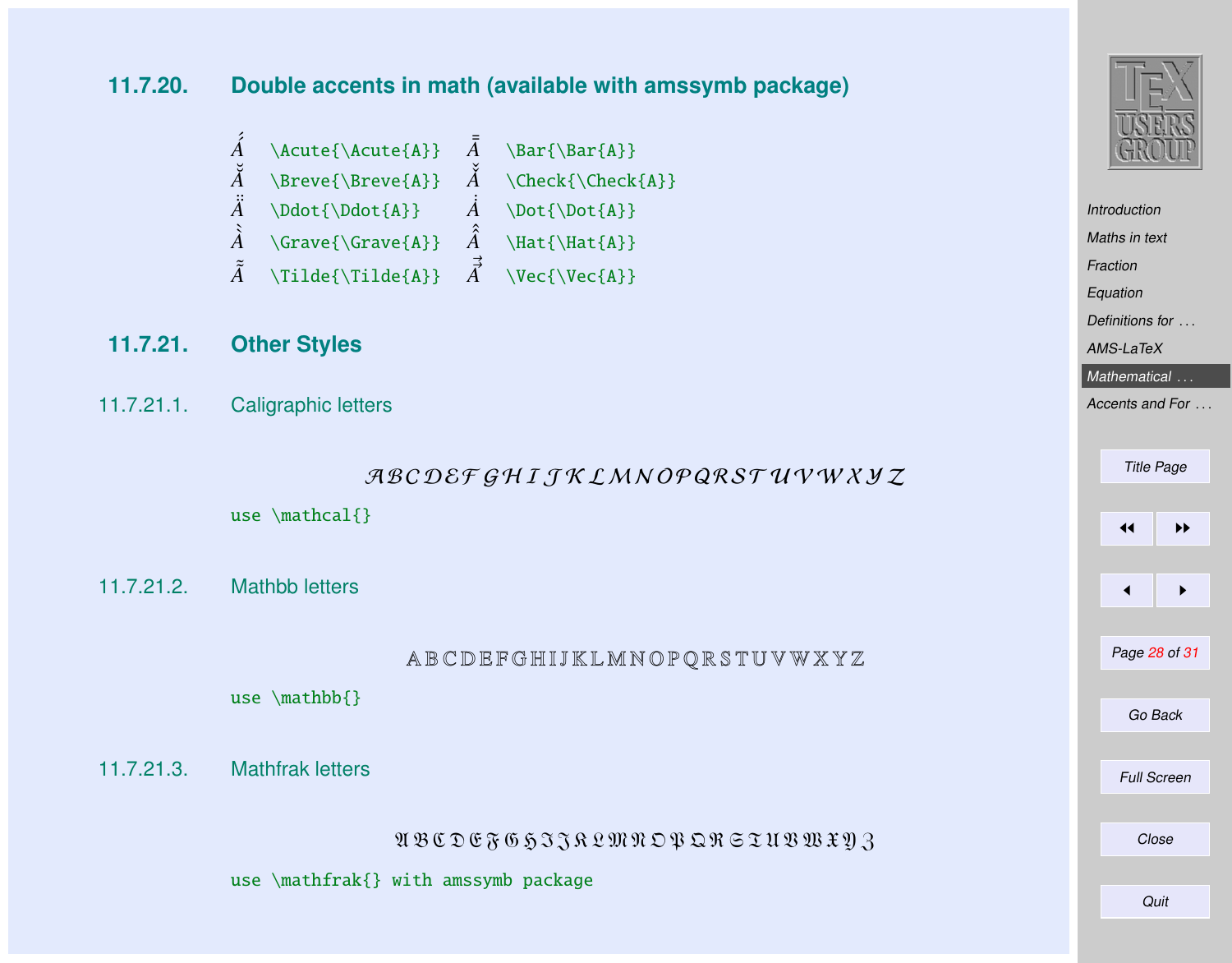#### 11.7.21.4. Math bold italic letters

#### *A B C D E F G H I J K L M N O P Q R S T U V W X Y Z*

use \mathbi{}

11.7.21.5. Math Sans serif letters

#### A B C D E F G H I J K L M N O P Q R S T U V W X Y Z

use \mathsf{}

11.7.21.6. Math bold letters

#### A B C D E F G H I J K L M N O P Q R S T U V W X Y Z

use \mathbf{}

#### **11.7.22. Accents–Symbols**

| ó           | $\setminus$ '{0}   | $\ddot{\rm o}$ | $\Upsilon$ "{0}       | ô            | $\setminus$ {0}     |
|-------------|--------------------|----------------|-----------------------|--------------|---------------------|
| ò           | $\setminus \{0\}$  | õ              | $\{o\}^{\sim}$        | ō            | $\setminus = \{o\}$ |
| Ò           | $\setminus$ . {0}  | ŏ              | $\u{o}$               | ő            | $\H{o}$             |
| σò          | $\setminus$ t{oo}  | ç              | $\setminus$ c $\{o\}$ | $\mathbf{o}$ | $\{d\}$             |
| $\mathbf 0$ | $\{b\}$            | Å              | $\Delta A$            | å            | $\a$                |
| ß           | $\setminus$ ss     | $\mathbf{1}$   | ١i                    |              | ١i                  |
| Ø           | ١o                 | $\widehat{s}$  | \t s                  | š            | $\vee$<br>- S       |
| Ø           | ١٥                 | ¶              | $\P$                  | ş            | $\setminus$ S       |
| S           | \d<br>$\mathbf{s}$ | ŝ              | $\chi$<br><b>S</b>    | ś            | NН<br>$\mathbf S$   |



|               | <b>Introduction</b> |                    |  |  |  |  |  |
|---------------|---------------------|--------------------|--|--|--|--|--|
| Maths in text |                     |                    |  |  |  |  |  |
| Fraction      |                     |                    |  |  |  |  |  |
| Equation      |                     |                    |  |  |  |  |  |
|               | Definitions for     |                    |  |  |  |  |  |
|               | AMS-LaTeX           |                    |  |  |  |  |  |
|               |                     | Mathematical       |  |  |  |  |  |
|               |                     | Accents and For.   |  |  |  |  |  |
|               |                     |                    |  |  |  |  |  |
|               |                     | <b>Title Page</b>  |  |  |  |  |  |
|               |                     |                    |  |  |  |  |  |
|               | ◀◀                  | ▶▶                 |  |  |  |  |  |
|               |                     |                    |  |  |  |  |  |
|               |                     |                    |  |  |  |  |  |
|               | ◀                   | ▶                  |  |  |  |  |  |
|               |                     |                    |  |  |  |  |  |
|               |                     | Page 29 of 31      |  |  |  |  |  |
|               |                     |                    |  |  |  |  |  |
| Go Back       |                     |                    |  |  |  |  |  |
|               |                     |                    |  |  |  |  |  |
|               |                     | <b>Full Screen</b> |  |  |  |  |  |
|               |                     |                    |  |  |  |  |  |
|               |                     |                    |  |  |  |  |  |
|               |                     | Close              |  |  |  |  |  |
|               |                     |                    |  |  |  |  |  |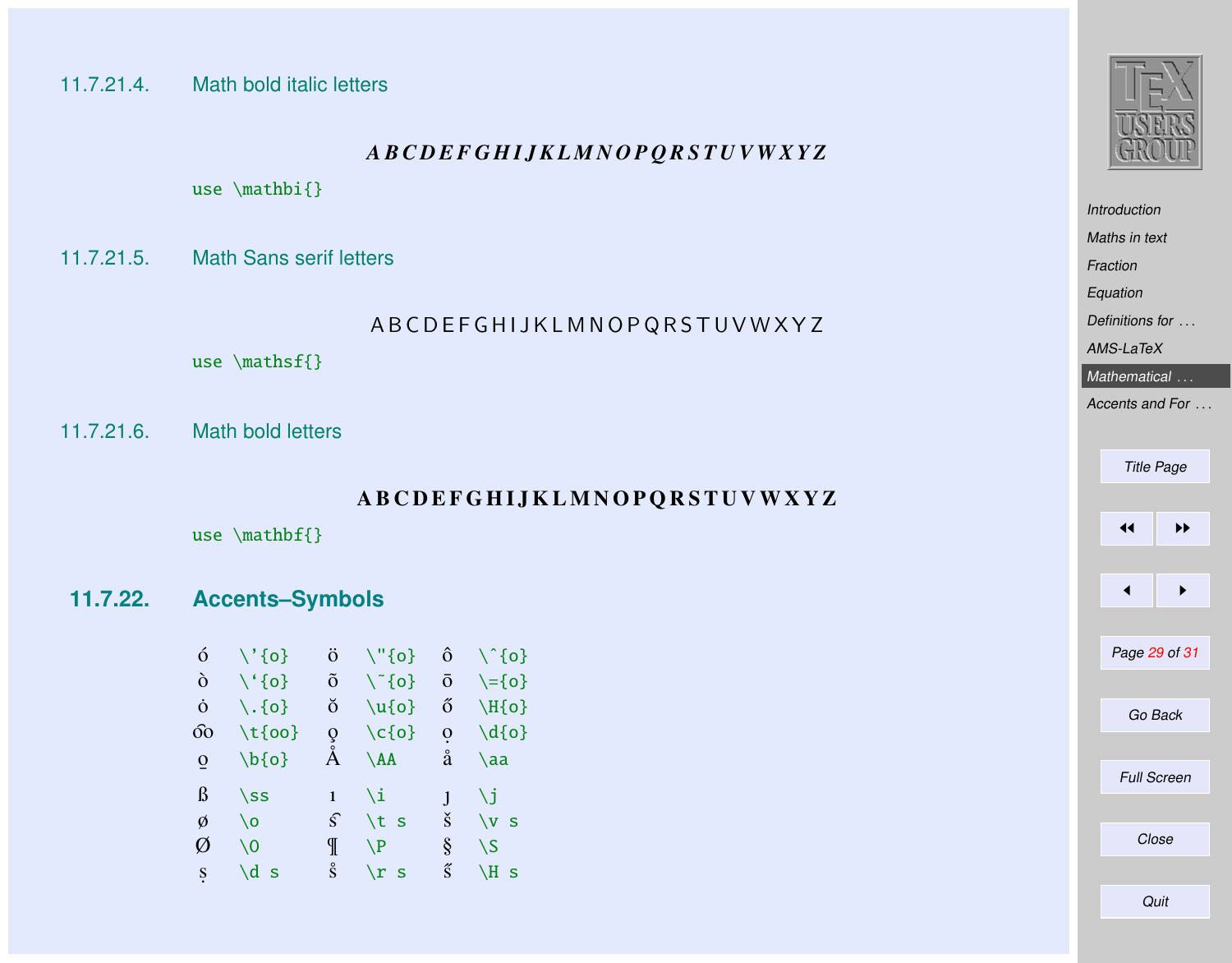### <span id="page-29-0"></span>**11.8. Accents and Foreign Letters**

#### **11.8.1. Printing command characters**

The characters #  $\frac{6}{5}$   $\frac{6}{5}$   $\frac{6}{5}$  { } are interpreted as commands. If they are to be printed as text, the character \ must precede them:

 $\$ = \S \& = \S \& = \S \& = \S \& = \S$ 

#### **11.8.2. The special characters**

These special characters do not exist on the computer keyboard. They can however be generated by special commands as follows:

 $\S = \S$   $\dagger = \dagger$   $\ldots$   $\P = \P$   $\mathbb{C} = \copyright$   $f = \pmod{S}$ 

#### **11.8.3. Foreign letters**

Special letters that exist in European languages other than English can also be generated with TEX. These are:

> $\alpha$  = \oe  $\alpha$  = \oe  $\alpha$  = \ae  $\alpha$  = \AE  $a$  = \aa  $A$  = \AA  $\alpha$  = !' ø= \o Ø= \O ł= \l Ł= \L ß= \ss SS= \SS ¿ = ?'



[Maths in text](#page-2-0) **[Fraction](#page-3-0)** [Equation](#page-3-0) [Definitions for](#page-9-0) ... [AMS-LaTeX](#page-10-0) [Mathematical](#page-19-0) ...

**[Introduction](#page-1-0)** 

# Accents and For ... Title Page  $\left| \cdot \right|$  $\blacksquare$ Page 30 of 31 Go Back

Close

Full Screen